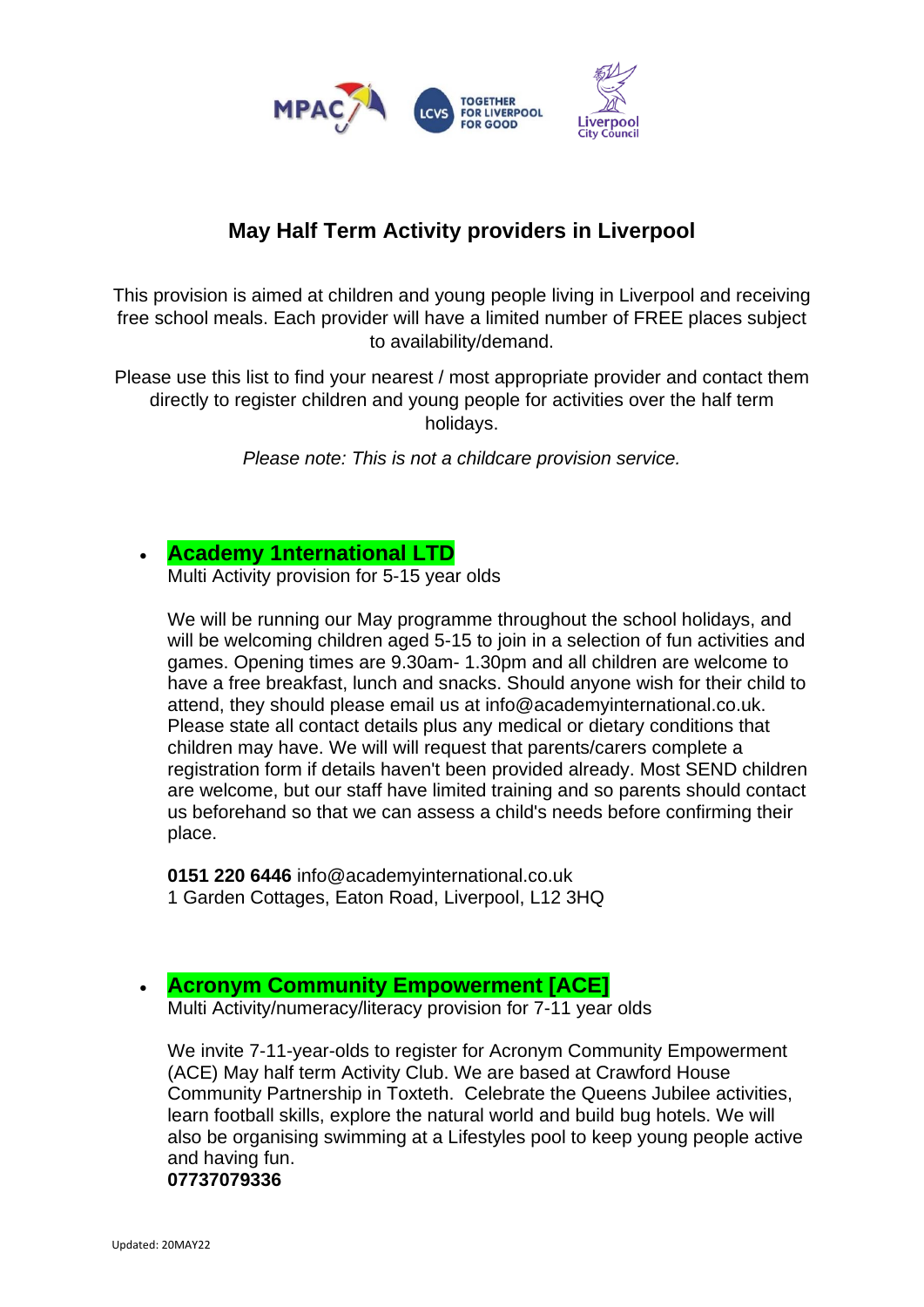Crawford House, 2 Gwent Street, Liverpool, L8 8DN

### • **[Al-Ghazali Centre](https://alghazalicentre.co.uk/)**

Multi Activity provision for 6 - 12 year olds and 13-18 year olds

Al-Ghazali Centre May HAF Programme. Join us for a holiday full of fun! We have a timetable of amazing activities to keep children and young people active and enjoying themselves from arts and crafts, martial arts, games, movies, IT, gardening and much more. Junior programme for ages 5-12yrs from Monday 30th May, Tuesday 31st May and Wednesday 1st June from 11am-4pm each day. You must register your child then it is first come first serve on each day for the first 40 children.

#### **0151 734 3843**

35 Earle Road, L7 6HA

### • **[Alt Valley Community Trust](https://www.altvalley.co.uk/lifestyleswalton) Walton Sports Centre** Multi Activity provision for 5-12 year olds

Alt Valley is a provider of Half-Term, Easter, Summer and Winter camps for children aged 5- 15 years. Running at Walton Sports Centre, our camp is an excellent choice for school holiday events. Our camps offer an abundance of engaging school holiday activities to keep kids entertained. From sports to outdoor explorations, arts and crafts to team games, our wide range of holiday activities are aimed towards children 5-12 years. Our standard opening hours are 9am to 3pm Monday 30th May 2022 to Wednesday 1st June 2022 Children will be provided with healthy nutritional food (breakfast, snacks, drinks and lunch) throughout the day.

**0151 523 3472** Walton Hall Avenue, L4 9XP

# • **Anfield Boxing Club**

Multi Activity / Sports

We are a youth development programme that puts young people at the heart of everything we do. Over the May holiday period we will run our fitness and intro to boxing for ages 5 plus. We will offer 30 free places for families who have children age 5 to 9.

Please call **07811370012** to register The Breckfield Gym & Fitness Centre, Mere Lane Liverpool L5 4QT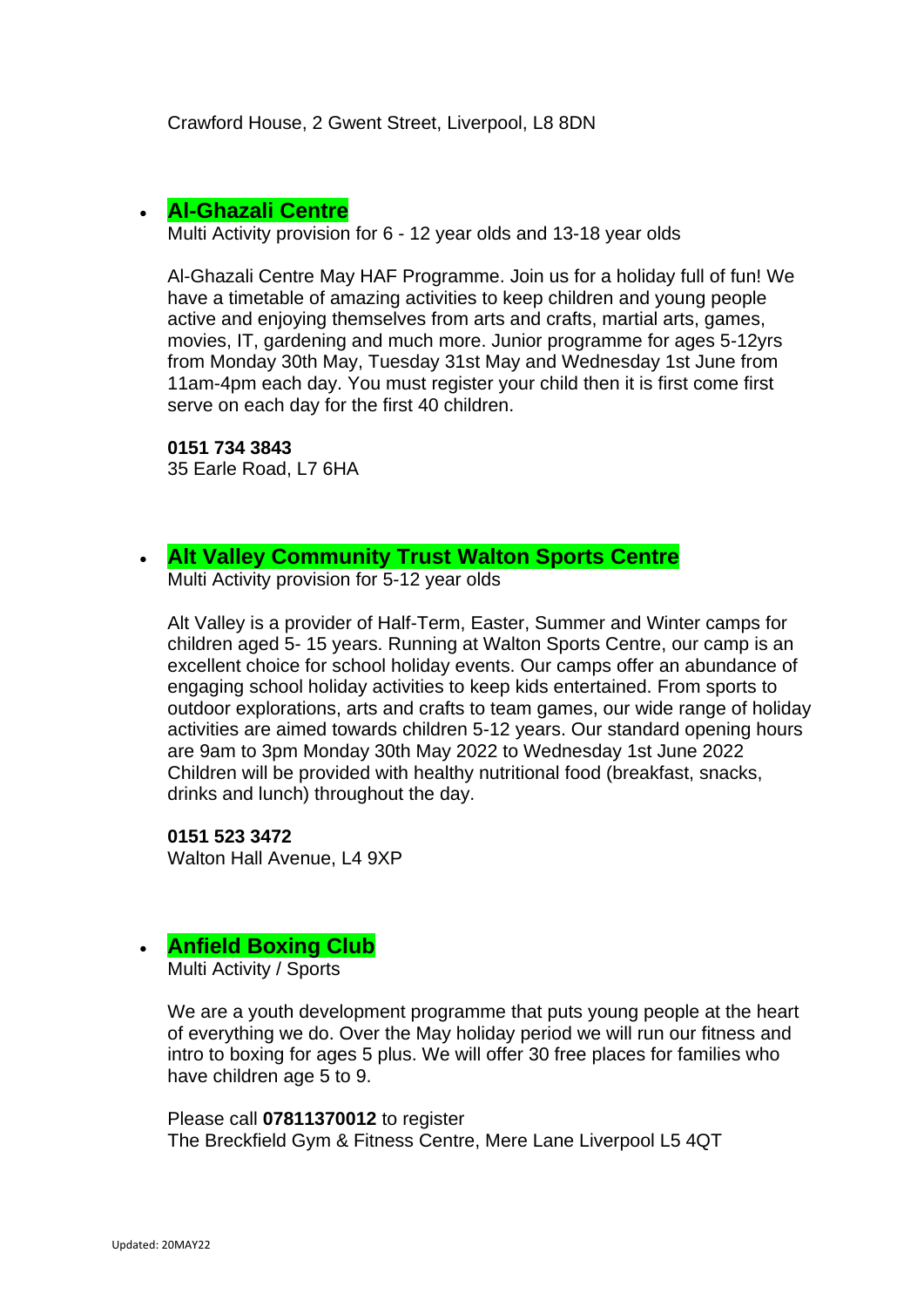### • **Assess Education**

Assess Education is an alternative education provision for young people who benefit from more individualised specialist support. Throughout the term we work with vulnerable young people who have diverse needs engaging them in academic education but also meeting their social and emotional needs. We offer after school support but through the holidays run a small child centred activity group for young people with SEN and complex needs. We employ professional behaviour consultants and trained support workers to offer one to one care. Places are limited given the need to provide individual support. You can contact us via our website www.assesseducation.co.uk or call on 0151 735 0036.

Please contact d.robinson@assesseducation.co.uk or call **0151 735 0036** to book a place 260 Picton Road, Liverpool, L15 4LP

# • **[Autism Adventures Training CIC](http://liverpoolautismadventures.co.uk/)**

Multi Activity/Autistic Children

We provide autism friendly based activities for young people aged 5 to 19 who have a diagnosis of autism or are on the pathway. Places are limited due to the nature of the work we deliver to ensure sensory needs can be met. We take referrals via school SEN teams and also through GPs and social prescribers and we have drop in sessions within the local community that enable parents and carers to book on to community days we deliver or register for places on the programme. Dates or drop in sessions can be found on our face book page. Please contact Julie info@liverpoolautismadventures.co.uk

**juliepsimpson@gmail.com** Riversdale Rd, Aigburth, Liverpool L19 3QN

### • **[Autism in Motion Liverpool](https://www.aimautism.com/)**

Multi Activity/Autistic children

We will be providing sessions for children with Autism and their families over the May half term. These sessions are book on only as spaces are limited and you can find more information and the link to book on, on our facebook page. Children must be accompanied by an adult parent or carer at these sessions

**0151 525 2225** https://www.facebook.com/aimautism/ St Georges Community Hub, Waresley Crescent, Fazakerley, L9 6BW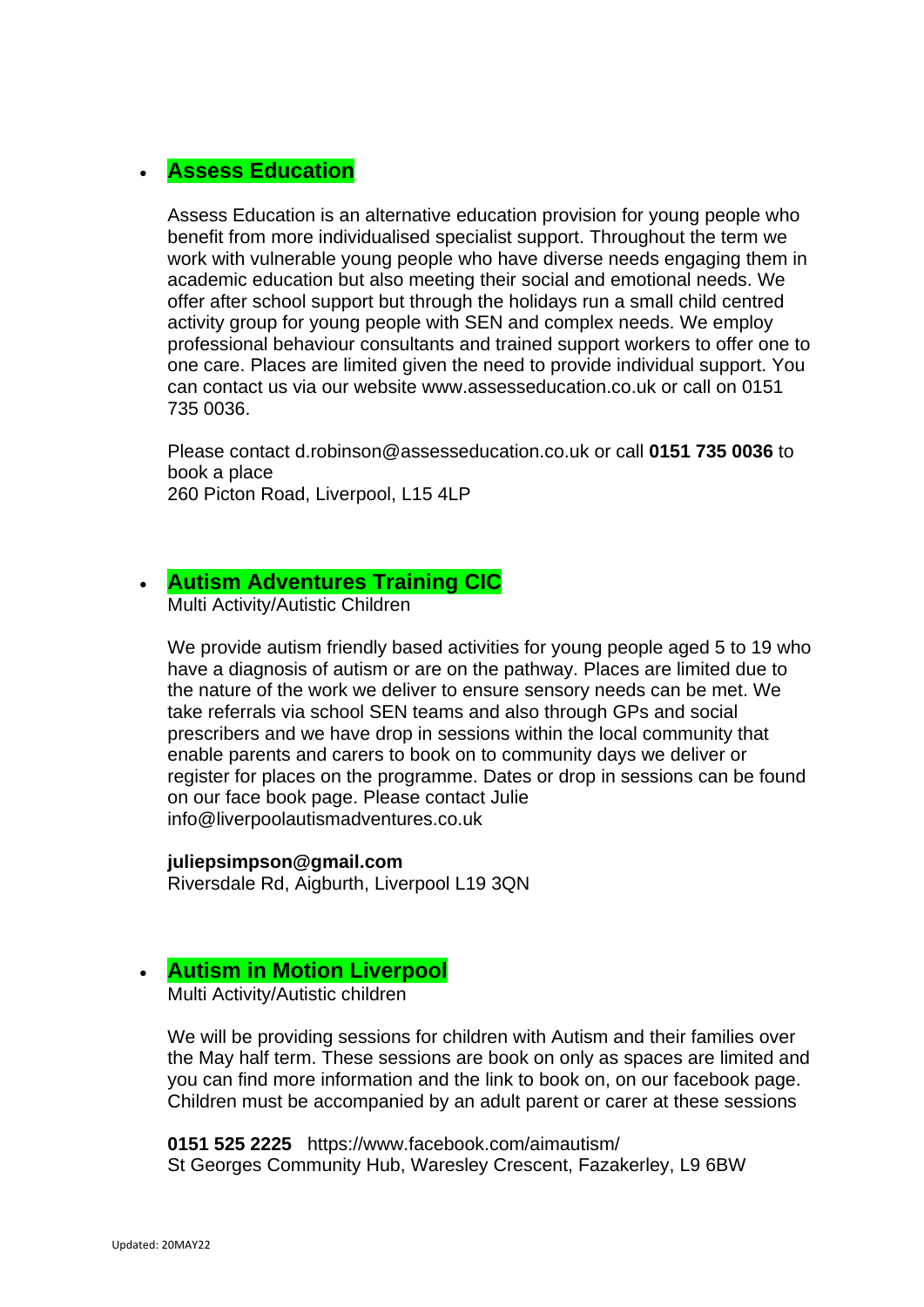• **[Big Condo Training Academy CIC](http://bigcondoacademy.co.uk/)** Multi Media provision for 12-16 year olds

Welcome to The Big Condo Academy - the home to Liverpool music, media, fashion. We have an awesome May project on in association with MPAC. From the 30th May to the 3rd June we will be running a Music podcasting and acting project where children aged between 11-16 years old can come to the Big Condo Academy and create their own radio shows, produce their own songs and shoot music videos, acting, performing monologues, presenting, podcasting, recording music, producing, virtual reality and more. Let's take creativity to the next level. Opening times 11am until 5pm all children will receive free pack lunches and must be in receipt of free school dinners. Let's have a spring to remember. You can apply by submitting the form on www.bigcondoacademy.co.uk or emailing management@bigcondo.co.uk Follow us on Instagram @bigcondoacademy to see what we do thanks..

To apply, go to [www.bigcondoacademy.co.uk](http://www.bigcondoacademy.co.uk/) or email management@bigcondo.co.uk

**07307 158135** Unit 1, 7 Paul Street, Liverpool, L3 6DX

#### • **Breckfield and North Everton NC** Multi Activity

BNENC will operate an Activity and Support programme for young people during the Half term. The programme will operate Monday to Friday and commence at 10.00am and will finish at 4.00pm we will also run 2 x evening during the week. Programme is aimed at young people aged 11 to 17 yrs old in receipt of Free School Diners and live in Anfield Everton wards of the City.

#### **0151 288 8400**

The Breckfield Centre, Breckfield Rd North, L5 4QT

#### • **Bridge Community Centre** Multi Activity

Bridge Community Centre is based within the heart of the community and is hoping to offer a host of free varied healthy optional meals along with a social interactive education, which will be delivered during the May half term break 2022. Activities on offer for the children and the SEND children will range from adaptable sports to adventure & nature play days to the arts and wellbeing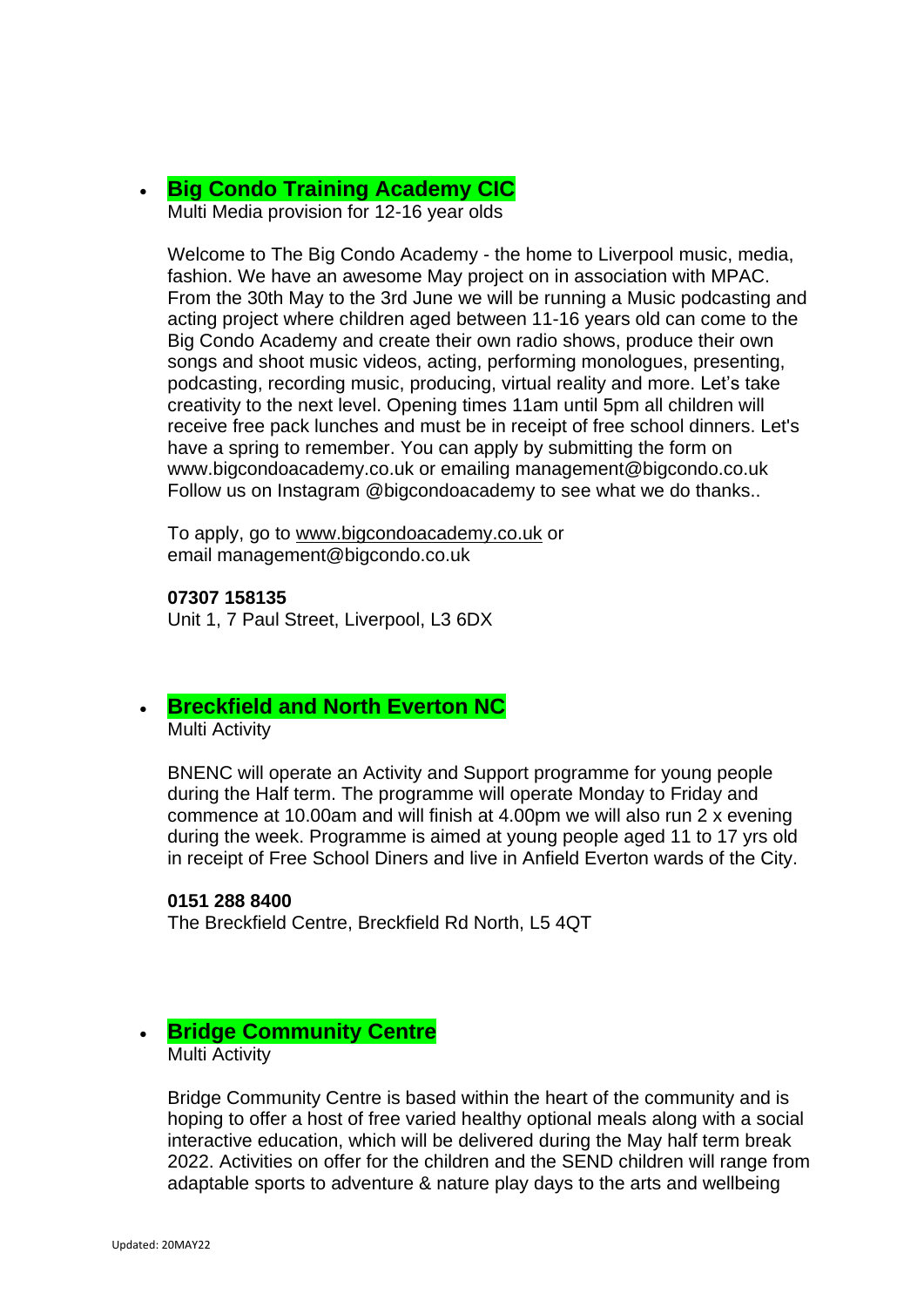and each session will also include education along with the provision of healthy food to assist with energy levels also a healthy lunch with fruits and to ensure no child goes hungry whilst schools are closed for the May period. It is hoped that the holiday project will help to improve the children's health and wellbeing and to help build resilience also help in the process to tackle social isolation that many children and young people have felt during the past year.

**0151 792 8711** Bridgecentre1@outlook.com 2 Daneville Road, Liverpool, L4 9RG

# • **Bronte Youth & Community Centre**

We at the Bronte Youth & Community Centre will be open over the May Half Term from 10am until 3pm Monday 30th May to Friday 3rd June. The Bronte will offer children and young people aged 5-16 years a variety of activities to enhance their personal, social and emotional development. We aim to offer opportunities for the development of social, physical, intellectual, creative and emotional skills, providing a safe, happy and welcoming environment for them. We have lots of fun and allow young people to make new friends and engage with positive activities throughout the school holidays. Young people will have the opportunity to join in with a huge range of activities such as arts and crafts, sports/activity sessions and cooking sessions which some may be completely new experiences for them. An excellent free healthy lunch will be available for all users each day, along with healthier choice snacks and drinks provided. Contact number - 0151 7093616Email bronteyouthclub@yahoo.co.uk

**0151 709 3616** bronteyouthclub@yahoo.co.uk Trowbridge Street, Liverpool, L3 5NB

### • **[Central Youth Club LTD](https://www.familiesonline.co.uk/local/liverpool/listing/central-youth-club-liverpool-186457)**

Multi Activity provision for 8-16 year olds

Central Youth Club will be open 3 days during the May half term holiday from 12-3pm Monday, Tuesday & Wednesday and Monday and Tuesday 6-9pm. Offering free hot food and snacks of which the meat will be Halal. Open to ages 8-16 years old. Trips out to Awesome Walls and Hollywood Bowling. Family Food Packs given out to all the parents /guardians of attendees. Queens Jubilee Celebration @ the Cenny on Wednesday 1st June from 12- 3pm. You will need to register all children and young people

#### **0151 263 3856**

62 Walker Street, L6 1EJ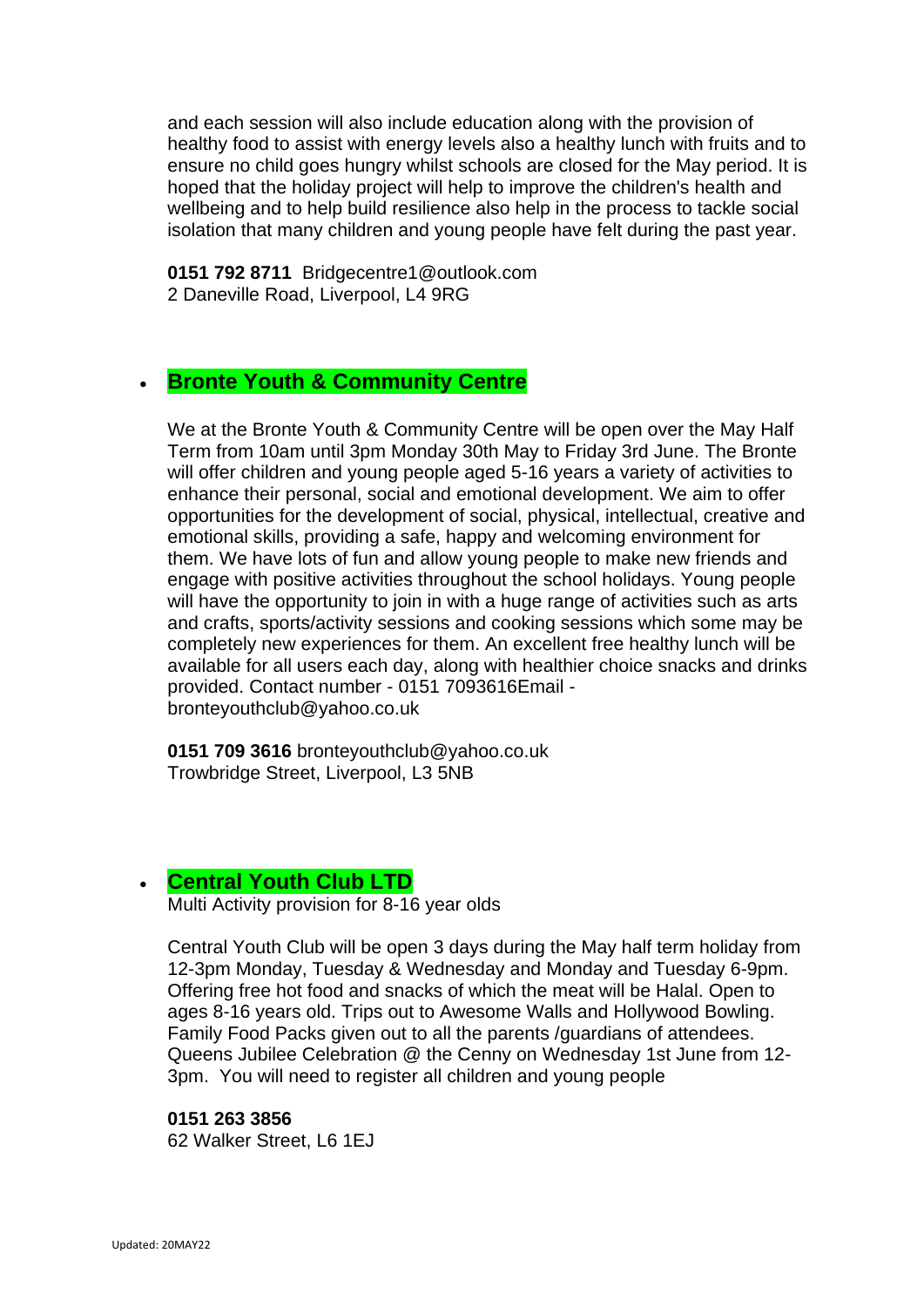# • **Community of Sport CIC**

Multi Activity provision

A funded Enrichment Programme, which will offer a range of innovating, fun and motivational activities for Primary School Children in receipt of Free School Meals. Enriching activities will be provided daily, which will include: sport, well-being, art & crafts etc. The activities will vary to ensure a rich mix of provision and we ensure that all activities are suitable for various ability groups, including SEND children. Our activities help children to develop new skills & knowledge, they will have fun and the children will be able to socialise with others. We will provide a safe space; physical activity; a free healthy lunch every day etc. The Clubs will take place at

When bookings go live, please register here: https://wearelsc.co.uk/book/ or for further information, please email: **sam.vicker@wearelsc.co.uk**

Please register here: https://wearelsc.co.uk/book/or for further information, please email:info@communityofyours.org Gateacre Primary School, Halewood Road, Liverpool, Merseyside, L25 3PG.

### • **[Croxteth & Gillmoss Community Federation](http://www.croxtethfamilymatters.co.uk/home.html)**

Multi Activity provision for 5-11 year olds

Croxteth Family Matters have an exciting programme of activities this half term with a Queens Jubilee theme. Activities will include Monday 10am - 2pm jubilee themed craft activities - flag making, crown making, hand print red/ white and blue wreaths, and mobile petting zoo as well as a variety of creative, physical and imaginative play. Tuesday 10am - 2pm we will be holding a jubilee fun day with disco, karaoke, party games, face painting and more. Wednesday 9.30am - 5.30pm we will be finishing the week with a trip to Gullivers world. For more information please call in or contact us on 0151 281 4529.

Carers/parents must pre -register

**0151 281 4529** Mossway Hall, L11 0BL

### • **[Croxteth Gems Community Association](https://www.facebook.com/Croxteth-Gems-1764266527136603/)** Multi Activity

Croxteth Gems will be providing an 8 day playscheme over the May half term period. Week 1 Mon to Thurs 9.30am to 2.30pm, day trip to Circus Starr, New Brighton on Thursday 2nd June 2022. Week 2 Tues to Fri 9.30am to 2.30pm, day trip to Gulliver's world on Fri 10th June. All children attending will be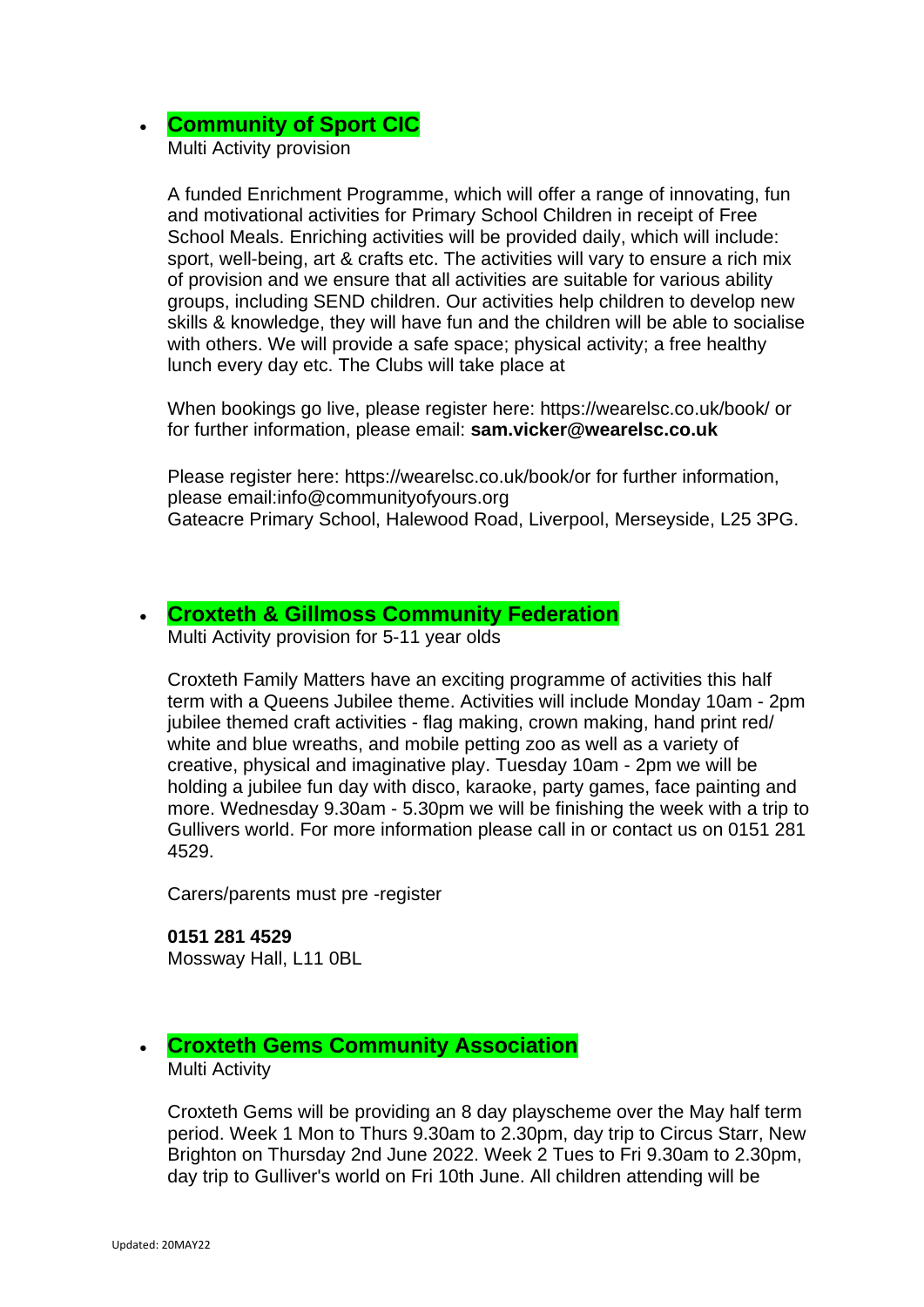offered free breakfast, lunch and healthy snacks, including packed lunches on day trips. We will be offering a wide range of activities including arts & crafts, indoor and outdoor sports, computers, games consoles, soft play and sensory room and much more. Children MUST be between the ages of 5 to 12 years and be registered with Gems before they can attend.

#### **0151 547 2664**

Gems Centre, Armill Road, L11 4TR

### • **[Daisy](https://www.facebook.com/deysbrook.centre/) Inclusive UK**

Daisy Inclusive UK is a charity that supports disabled and vulnerable people and their families to reach their true potential. Situated at 2 Barnes Street, Liverpool L6 5LB, our May Half Term School Holiday Club will take place on: Monday 30th May 12pm - 4pm Tuesday 31st May 12pm - 4pm Wednesday 1st June 12pm - 4pm Friday 3rd June 12pm - 4pm This will include a free meal, fun and games, sport and physical activity, arts & crafts, music and much more. It is for children aged 6-18 including SEND children (please note that children under age 8 must be accompanied by a parent / guardian).

For further information or to book your place call **(0151) 261 0309** or email **info@daisyuk.com**

2 Barnes Street, Liverpool L6 5LB

# • **Deysbrook Village Centre**

Deysbrook Village Centre Maths Booster Club is running again for three mornings including free breakfast and lunch. 8.30am -12.30pm . Now for boys and Girls aged 8-16

Contact phone number **07805775601** [abctutoring@hotmail.com](mailto:abctutoring@hotmail.com) Deysbrook Village Centre, Liverpool, L12 4XF

### • **Dudes & Dolls Dream Parties**

Dudes & dolls have an amazing May half term planned, touching on mental health and well-being, as well as providing lots of fun, educational activities. We are open Monday 30th May for one week. Our opening times are 9am till 3pm. On the day we will have a range of enriching activities to keep your little ones entertained. We are an inclusive venue and everyone can get involved providing we can cater to your child's specific needs. If your child has additional needs please pop us a private message on our social media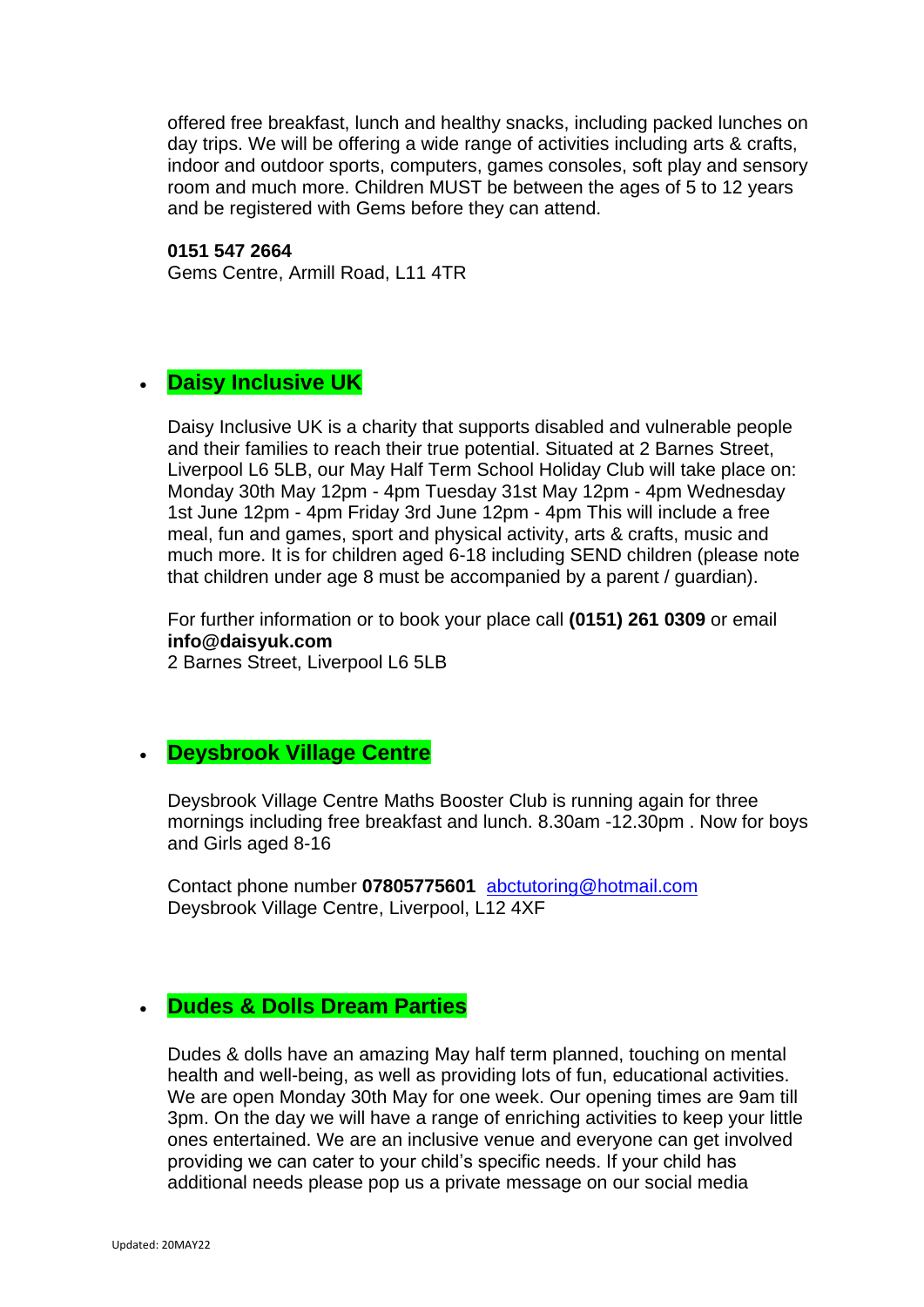account where we can discuss this further and create a person centre plan if needed. If you would like to book your child on please message us on our dudes and dolls activity centre page on Instagram and we can give you the link to book. We look forward to welcoming our little dudes and dolls for a week full of fun.

Please call **07740 080976** to register 12 Hanson Road, Aintree L9 7BP

### • **[Ellergreen Young Peoples Project CIC](https://www.facebook.com/Ellergreen-Community-Centre-1622527047766550/about/)**

Multi Activity provision for 11-18 year olds

We provide open access youth work sessions for young people in the Norris Green ward including Sparrow Hall. We also operate a detached youth work service in the area. In addition to this service during the half term break we are hoping to offer open access sessions whereby young people can access sports sessions along with healthy eating/cooking sessions. In addition we will also be offering a limited amount of spaces for young people attend regularly a water sports trip.

**0151 333 7000** Ellergreen Community Centre, Ellergreen Road, L11 3AZ

### • **[Everton in The Community](https://www.evertoninthecommunity.org/)**

Multi Activity & Disability Friendly provision for 4-11 year olds (siblings welcome)

Our half term May HAF camp will run on Monday and Tuesday during Whit Week. To secure a place for your child, please email neighbourhood@evertonfc.com

#### **07807 752740**

The Peoples Hub, Spellow Lane, L4 4DF

### • **Friends of Hunts Cross**

Join us in Hunt's Cross this half term for a week full of family fun. We have two coach trips planned to Crocky Trail and the Lake District as well as a magnificent family fun day celebrating the Jubilee in the community garden. If you would like to book onto any our events please contact Lisa Marie via our Facebook page Friends of Hunt's Cross. We are based in the community gardens opposite Hunts Cross Post Office.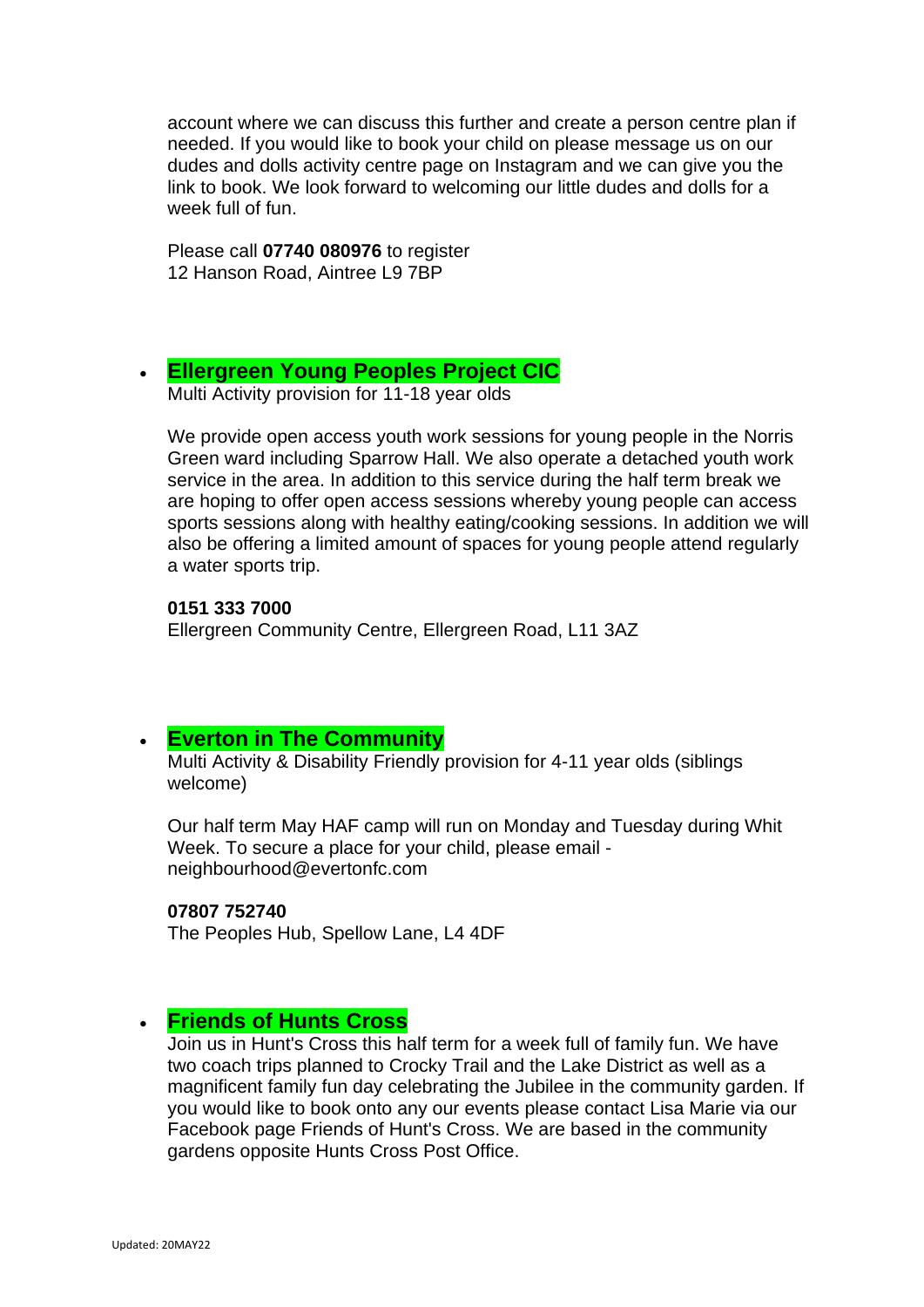Please contact Lisa Marie via our **Facebook page Friends of Hunt's Cross.** Hunts Cross Community Gardens, Liverpool, L25 0NN

### • **Friends of Springfield Park**

Multi Activity provision for 5-10 year olds

Free Educational programme for 11-17 year olds to include scuba diving trial, awesome walls, healthy eating programme, football and other activities. Younger members of the Knotty Ash community can join in the fun on the Saturday with a mad hatters tea party hosted by some special guests.

**07796 993916** Contact friendsofspringfieldpark@gmail.com or yes.coachinglcfyp@gmail.com to book on. Pre - booking essential as we don't want to disappoint anyone Springfield Park, Liverpool, L12 3HU

# • **Glory Worship Church**

Its Craft o'clock!!!! Families, parent, legal guardians! Are you worried about what you are going to do with the kids this May Holiday? Don't stress - Glory Worship Church is here for you! We wish to invite you to our four days event this May Term holiday period. We present to you our tailored services intended to meaningfully engage the children come the 30th, 31st of May, 1st, 2nd of June 2022 so they have a fulfilling holiday with our opening times fixed at 10am across all 4 days. Whether it is the terrible fives, the moody teenager, or the shy ones, or children with special education needs, rest assured that we have a host of activities that would be perfectly fitting for EVERYONE across board and with positive experience in hand, we are up for the task and superbly capable to cater for our attendees! Across the four days of our programme, carefully delivered by the best hands, we will host part 5 of our Culture Cook Out event, being our most appraised activity. This rich and very engaging activity seeks to promote healthy nutrition/cooking and healthy living for our beneficiaries. Going forward, we will host part 4 of our Paint & Sip event. we are bringing in more crafts this time including tie and dye pattern making on T-shirts. These activities will drive social inclusion, promote resilience, advance positive character and increase the creativity/innovation of attendees. Finally, other sessions will host fun games to allow for greater social interaction, teamwork and relaxation alongside the delivery of bespoke sessions that promote engagement with education/other local services education which will follow our new activity, Career parade, helping children understand what people in the society do in their different day to day jobs.. Following the praises and encouraging feedback we have received for past initiatives we have successfully delivered (most recent EASTER half term event hosted in April 2022 and our FAB FEB HALF TERM 2022, we hope that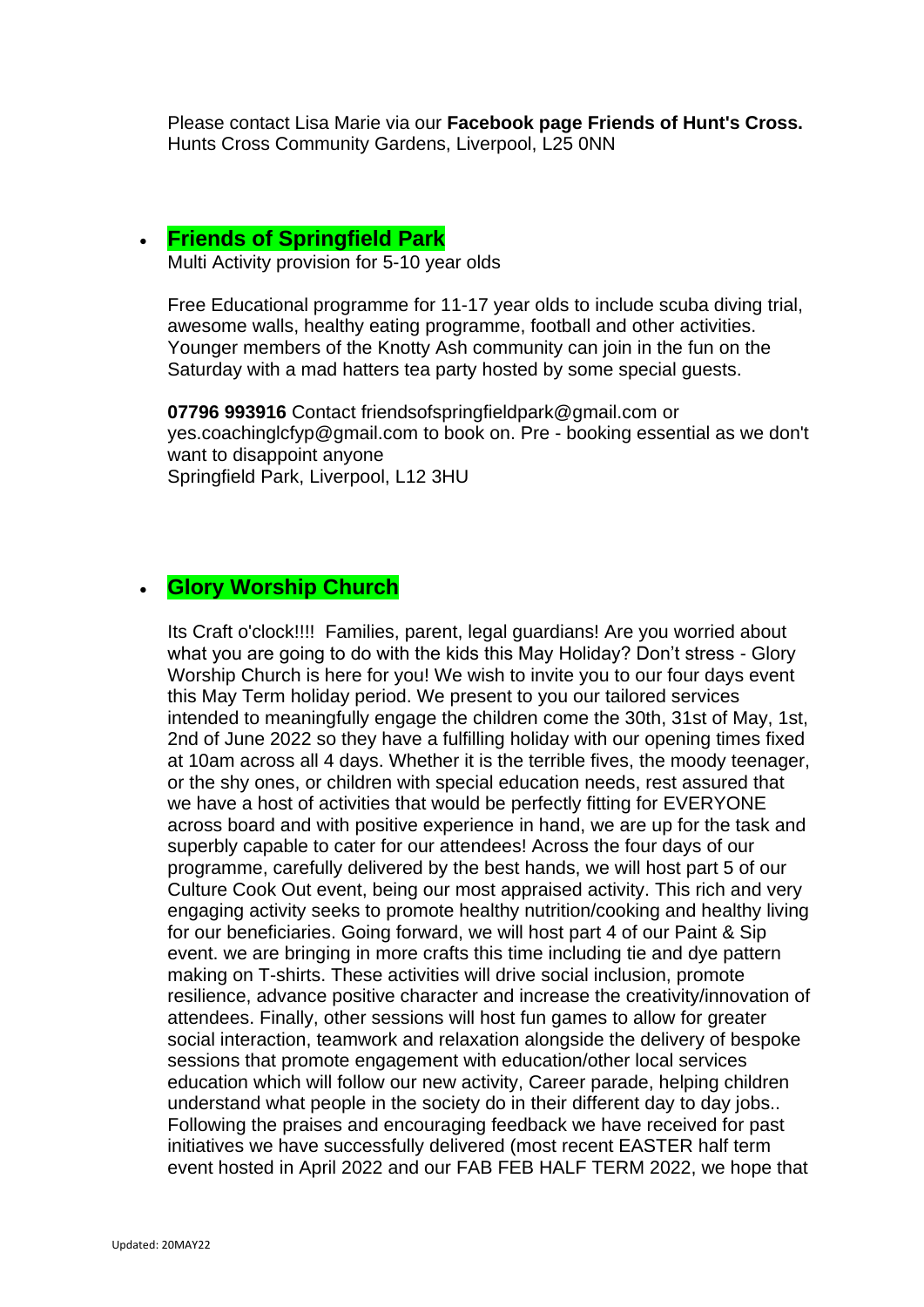you will be a part of the awesome jam-packed experience this time around. The kids by now should be buzzing about it already and so should you! So what are you waiting for? Spaces are limited. Register TODAY…Register NOW \*\*\* FREE FOOD for those children and young people attending activities \*\*\*

Please call **07472 929000** to register 187-189 London Road, Liverpool L3 8JG

#### • **Gold House Hope For All** Multi Activity provision for 8-16 year olds

Gold House Hope For All is a charity under the umbrella of Christian Gold House Ministry located at @170 Kensington Liverpool L7 2RJ. Monday May 30th-Thursday June 2nd 12 pm-4 pm! will be running a Fun-Filled May half term program filled with exciting and educational activities for children in and around the surrounding areas. There will be lots of games and interactive activities, dance classes, drama, arts & crafts, bouncy castle, goody bags and more, all are welcome, bring the kids down!

Please call **0151 792 7955** to register email cghmin7@gmail.com 170 Kensington, Liverpool, L7 2RJ

### • **[Granby Somali Women's Group](http://www.granbysomaliwomensgroup.org/)**

Multi Activity provision for 6-14 year olds

Join GSWG this Half Term from Tuesday the 31st of May for play, fun, games, arts and crafts, and a healthy lunch. Based in the heart of Liverpool 8 with limited places. Granby Somali Women's Group 11 AM TO 4 PM AGES 6 - 14

**0151 347 7120** contact@granbysomaliwomensgroup.org 12 Beaconsfield Street, L8 2UU

### • **Granby Toxteth Development Trust**

Multi Activity provision for 5 – 17 year olds

Granby Toxteth Development Trust will be providing meals and food bags over the May holiday. We want to hear from you if your children are in receipt of free school meals and if you believe that you will struggle over the holidays. We will be offering a combination of food - cereals, bread, pasta, beans etc; hot meals and ingredients for you to cook hot meals at home. We also provide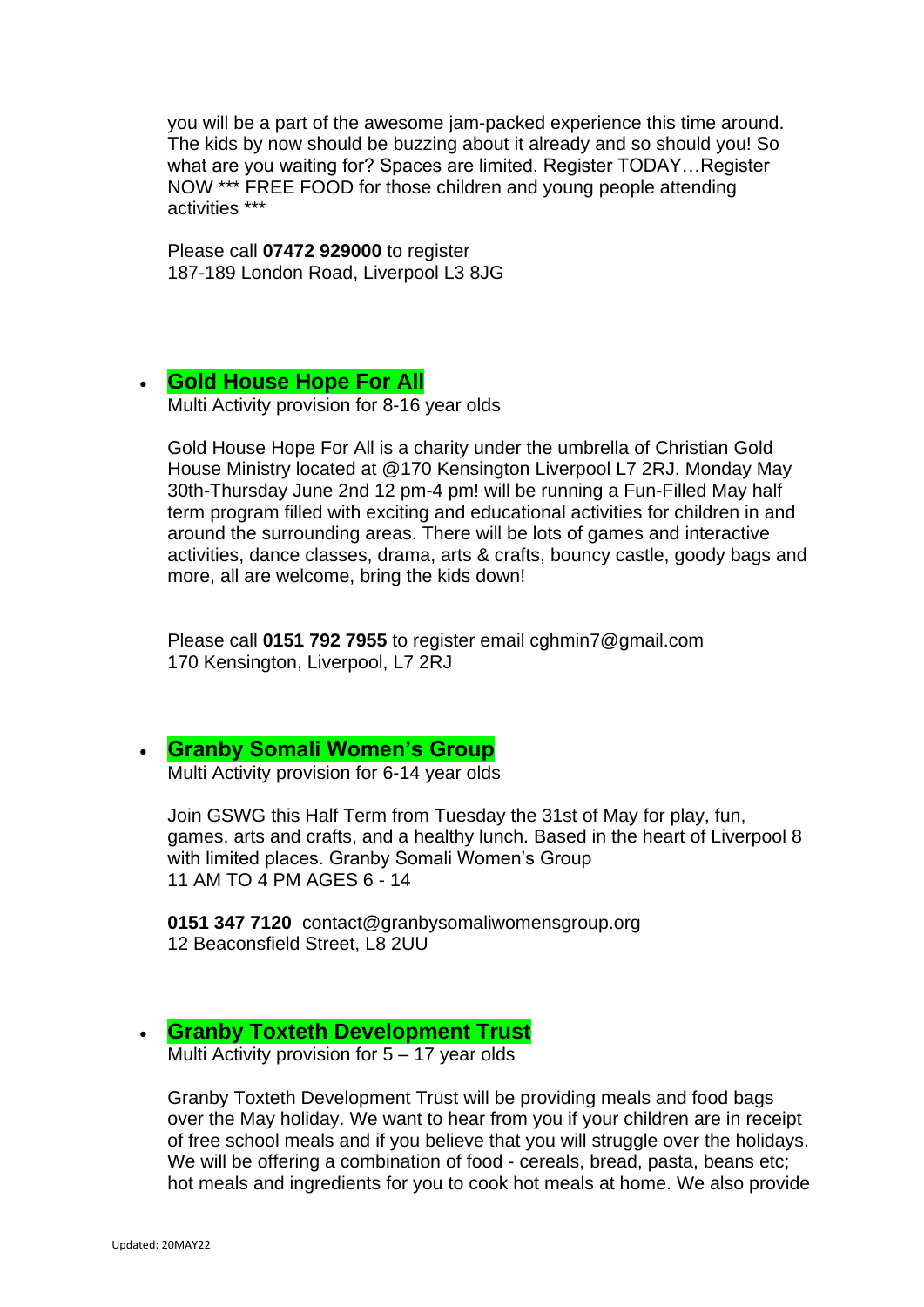slow cookers to help create simple and nutritious meals. Please speak to our staff if your child has food allergies or intolerances. In addition to food we will also be offering a number of fun activities including trips to Gulliver's World, museums and galleries and Ar'Cain's. Numbers will be limited so we will be prioritising children who come to our clubs and receive food. Speak to our staff and youth workers to find out more. Opening hours over the May holiday will be clearly displayed at Granby Toxteth Development Trust.

#### **0151 734 4925**

129d Lodge Lane, Liverpool, L8 0QF

### • **[Greenbank Sports Academy \(Greenbank Project\)](https://www.greenbank.org.uk/)**

Multi Activity/Disabled YP/Open Access

Greenbank Sports Academy is a community-based sport facility that is run by the charity Greenbank Project. For our May half term provision, we provide a free camp which runs Monday 30th May-Wednesday 1st June between 9.30am - 3.30pm. Our camps include a wide variety of free activities from football, basketball, boccia dodgeball, table tennis, arts and crafts, and much more! We also provide free lunch for all of the young people who attend. Our camps are inclusive for all, and we can cater for SEND young children. Please call to discuss any individual requirements. Booking can be made by phone or via eventbrite. Further information and eventbrite link is available from: Greenbank Sports Academy, Greenbank Lane, Liverpool, L17 1AG. Tel: 01512807757 or email GreenbankHAF@greenbank.org.ukYou will also find the event listed on Greenbank Sports Academy social media channels - Facebook, Twitter and Instagram.

**0151 733 7255** / **0151 280 7757** GreenbankHAF@greenbank.org.uk Greenbank Sports Academy, Greenbank Lane, L17 1AG

# • **HoF Academy**

HOF Academy CIC will be providing a programme which teaches students the art of makeup application. You will learn how to apply; glam makeup and theatrical makeup. You will be taught the basics in skin and various eye makeup looks. No previous experience required. You will learn skills that you will be taken away. The programme runs from 30th May 2022 starting at 10am. Free lunch and snacks will be provided.

To book please contact Natalie on **07429558728** or email Nataliecrawford@sky.com Based in Kuumba Imani Millennium Centre, 4 Princes Road, Liverpool, L8 1TH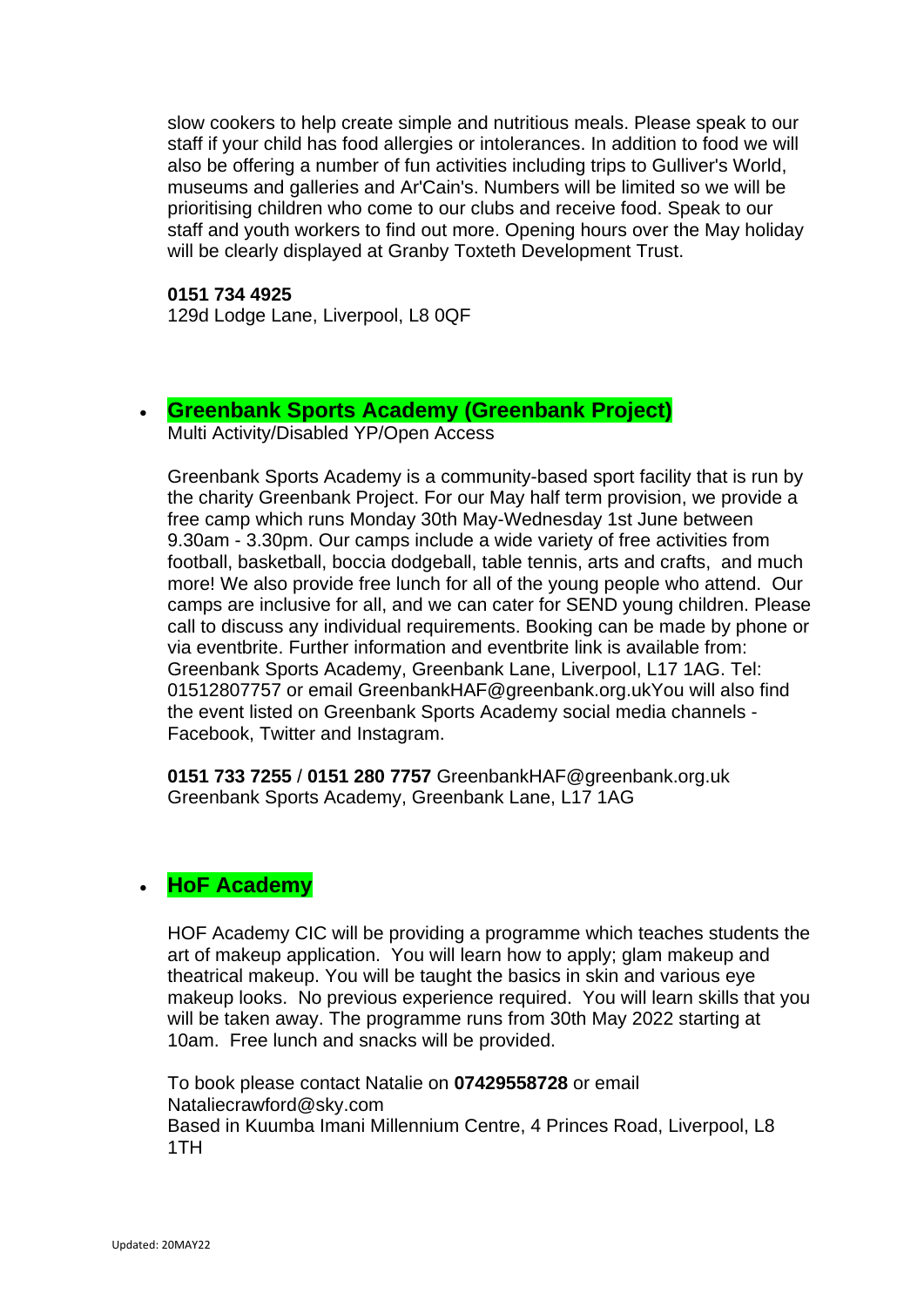# • **Joseph Lappin Partnership**

This is a joint project in partnership with Deaf Active. Activities will take place between 30th May-9th June and activities will be delivered by Deaf Active with JLP providing lunches to participants. Activities will be sports themed aimed at increasing fitness in young people and encouraging them to see play as a way to help their mental and physical wellbeing. Booking is essential as places are limited and places can be booked through www.deafactive.org.

Please call **0151 222 3507** to register or email thejosephlappincentre@gmail.com

Liverpool, L13 3TF

### • **[Kensington Fields Community Association](https://www.facebook.com/Kensington-Fields-Community-Centre-152367372066953/)**

Multi Activity provision for 5-12 year olds

We have been welcoming children and families to our Community Centre for over 20 years. We are OFSTED registered and our Team of qualified and experienced youth and community workers will ensure children have fun and make new friends. We offer a safe space and encouragement for children to grow and learn through our programme of activities. We offer a diverse range of activities and there is something for everyone to get involved with. Sport, games, craft, gardening, mindfulness, yoga, D-Jing and gardening are just a flavour of what we offer. Our May 2022 Event will offer an opportunity for the whole family to get involved. The playsheme will run Monday to Thursday, 10:00 to 14:00 and we provide breakfast, lunch and snacks. Our activities are designed to be as inclusive as possible. If your child has an additional need, you can speak with our Youth Leader to explore how we can support their needs.

**0151 708 9107** 24 Hall Lane, L7 8TQ

### • **Kind Mentors – Liverpool Ltd**

Multi Activity provision for 6-14 year olds

Kind Mentors - Liverpool May Half Term Play Scheme 2022 will be about getting active and will be open to all with 40 places available. The age range will be 6 to 14 year olds from low income families with the opportunity to become involved in football, role model and wellbeing sessions over the May half term.

# **07930 578135**

Liverpool, L8 1YQ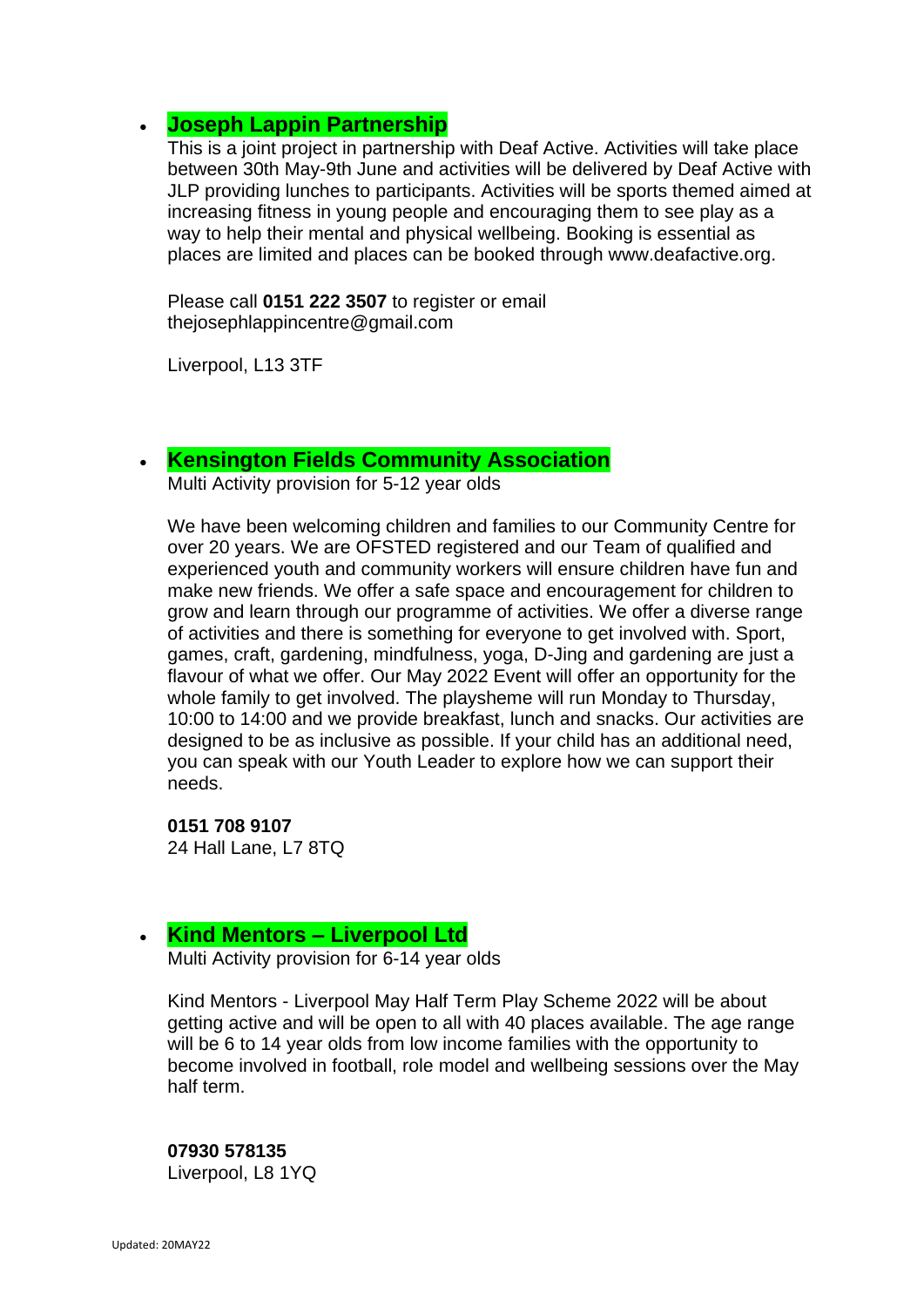# • **[Kinship Carers](https://kinshipcarersliverpool.co.uk/)**

Multi Activity provision for 3-16 year olds \*\*\* specific to Kinship Families only\*\*\*

Are you raising somebody else's child? We have activities for all young people living in the Kinship Family. A chance to meet other children with similar life experiences and make lifelong friendships in a fun, safe environment. Our normal opening times are Monday - Friday 10 - 6pm, with out of hour activities over the holiday periods. We do cater for SEND children

#### **0151 270 2108**

Ellergreen Community Centre, Ellergreen Road, L11 2RY

# • **KKZ Coaching**

\*\*\* FREE Football camp \*\* FREE Food \*\* 4 days of fun filled football, delivered by our expert coaches. Take a look in to a day in the life of a professional footballer while learning about what it takes to get there. We will work on your skills, shooting and even finish with some football tournaments.

Please email **shaun@kkzcoaching.co.uk** to register Liverpool, L4 6UG

• **[Leisure United Football Hubs](https://leisureunited.com/)** *\*\* Targeted only to children and young people in receipt of free school meals \*\**

#### Football Camp for 5-15 year olds

Leisure United Football Hubs5 star Football, Multi-Sports and Fun! From 10.30am to 3pm a day come and join FA Football Coaches at the best football venues in the country for during the holidays. The project is for 5-15yr olds. A choice of football and sport activities available. Indoor and outdoor. Nutritional meals and health and well-being workshops are included. Get the whole family active with Leisure United. Get in touch with our centres now! Booking is essential. \*\*\* LU Hubs are fully accessible and can cater for SEND children. Please contact centres in advance of the programme to prepare an access and support plan for your child.

**Simpson 0151 486 7307** Hillfoot Road, L25 7UJ

**Jericho Lane**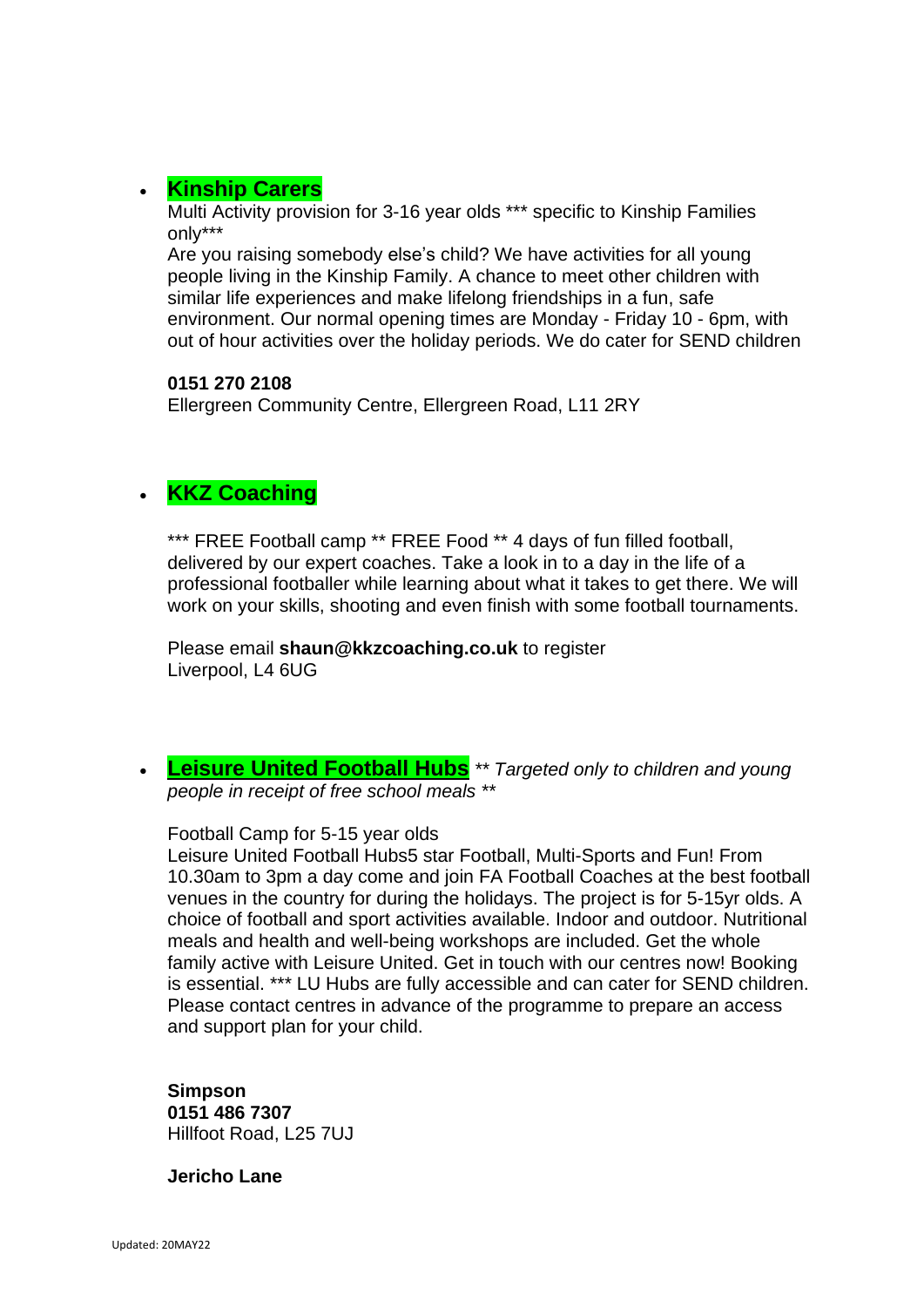**0151 727 3879** Otterspool Drive, L17 5AR

**Heron Eccles 0151 724 3765** Abbottshey Avenue, L18 7JT

**Jeffrey Humble 0151 523 7922** Long Lane, L9 6AG

### • **KMC Community Projects**

KMC Community Projects are a social enterprise company which provides FREE Sports and Activities to Children between the ages of 5-12 years old. We will once again be providing a May 2022 Camp for Speke/Garston and surrounding wards during the May half term holidays, and providing a nutritious lunch and drinks for all children every day. Times: 10.00am - 2.00pm Dates: 30th May -02nd June Venue: The Academy of St Nicholas School in Garston. Contact: sam@kmccommunityprojects.co.uk

Please call **07889 875987** to register The Academy of St Nicholas School, Garston, L19 5NY Cardinal Heenan school, West Derby, L12 9HZ

### • **[Liverpool Arabic Centre \(LAC\)](https://liverpoolarabiccentre.org.uk/)**

Multi Activity provision for 5-16 year olds

The Liverpool Arabic Centre (LAC) is pleased to offer free activities for children on free school meals and aged 5-16 over the May Half term. The activities include:- Football, Basketball, Volleyball, Arts & crafts, Drama. Multisport Activities Dates: 30th May 2022 – 3rd June 2022 Time: 11am – 3pm Venue: Toxteth Fire Fit Hub15 Upper Warwick St, Toxteth, Liverpool L8 8HD To guarantee a place for your child, please come to our office and fill in registration form. Places are limited, based on first come first served. Free healthy meal will be provided for all children. For more information please call: 07939006726 OR 0151 7272855 LAC address: Office 6-7, Tiber Street, Liverpool L8 0TP

### **0151 727 2855 / 07939006726**

Toxteth Fire Fit Hub115 Upper Warwick St, Toxteth, Liverpool L8 8HD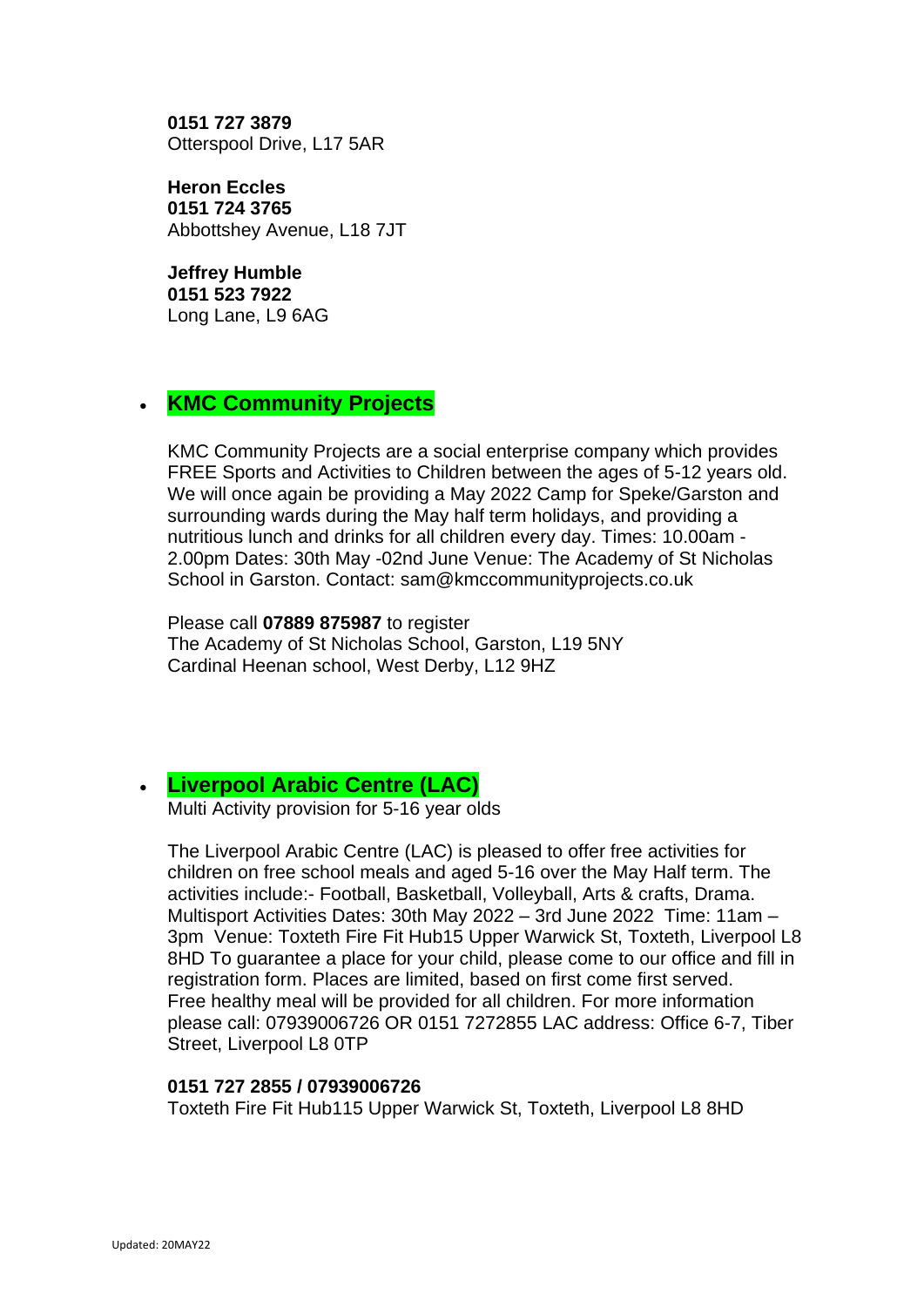### • **Liverpool Lighthouse** Multi Activity

Youth Connect at Liverpool Lighthouse in Anfield are running a free summer half term holiday music and drama programme Monday-Friday from May 30th to June 3rd for children and young people aged 8-13. The 8-11s programme will run from 9am to 1pm each day and the 11-13s programme will be 1pm-5pm. The 8-11s programme will be mixed creative activity and the 11-13s will have a choice of drama or music production activities for the week. All young people will have a chance to perform their work at a Jubilee celebration on Thursday to friends and family on Friday. Booking in advance is required and young people will need to sign up for the full week. There will be a healthy, delicious hot meal provided every day, with cooking workshops for the whole family happening during the week. Email info@liverpoollighthouse.com or call 0151 4762432 to book your place. Children with SEND are welcome, please mention any additional needs in your booking email or phone call so we can discuss your child's needs and arrange any support required.

Email info@liverpoollighthouse.com or call **0151 476 2432** to book your place. 133, Oakfield Road, Anfield, Liverpool L4 0UF

### • **Liverpool North Central Methodist Circuit**

Rise and Shine is based at County Methodist Hub (previously County Methodist Church), Harlech Street, Walton, L4 3RJ. We host a range of activities through the school holidays, aimed at primary aged children, and we try to be as inclusive as possible. This May, we'll be celebrating the Queen's Platinum Jubilee in various ways: Indoor Street Party on 30th May (limited places)Drop-in Craft Afternoon with refreshments and a food bag containing ingredients to take home and cook on 31st May Picnic and games on 2nd June (park / County - weather dependant)Contact Alison 0739301140 for further details / to book a place for the Indoor Street Party.

Please email cfw@liverpoolnorthcentral.org.uk to register Liverpool, L4 3RJ

### • **[Marybone Youth Community Association](http://www.marybone.org.uk/)** Multi Activity

The Marybone youth community association is based in the central ward and is running a playscheme during may half term \*\*\* FREE ACTIVITIES \*\*\* FREE FOOD \*\*\* Ages 5 – 16

**0151 236 3865** maryboneyouth@btconnect.com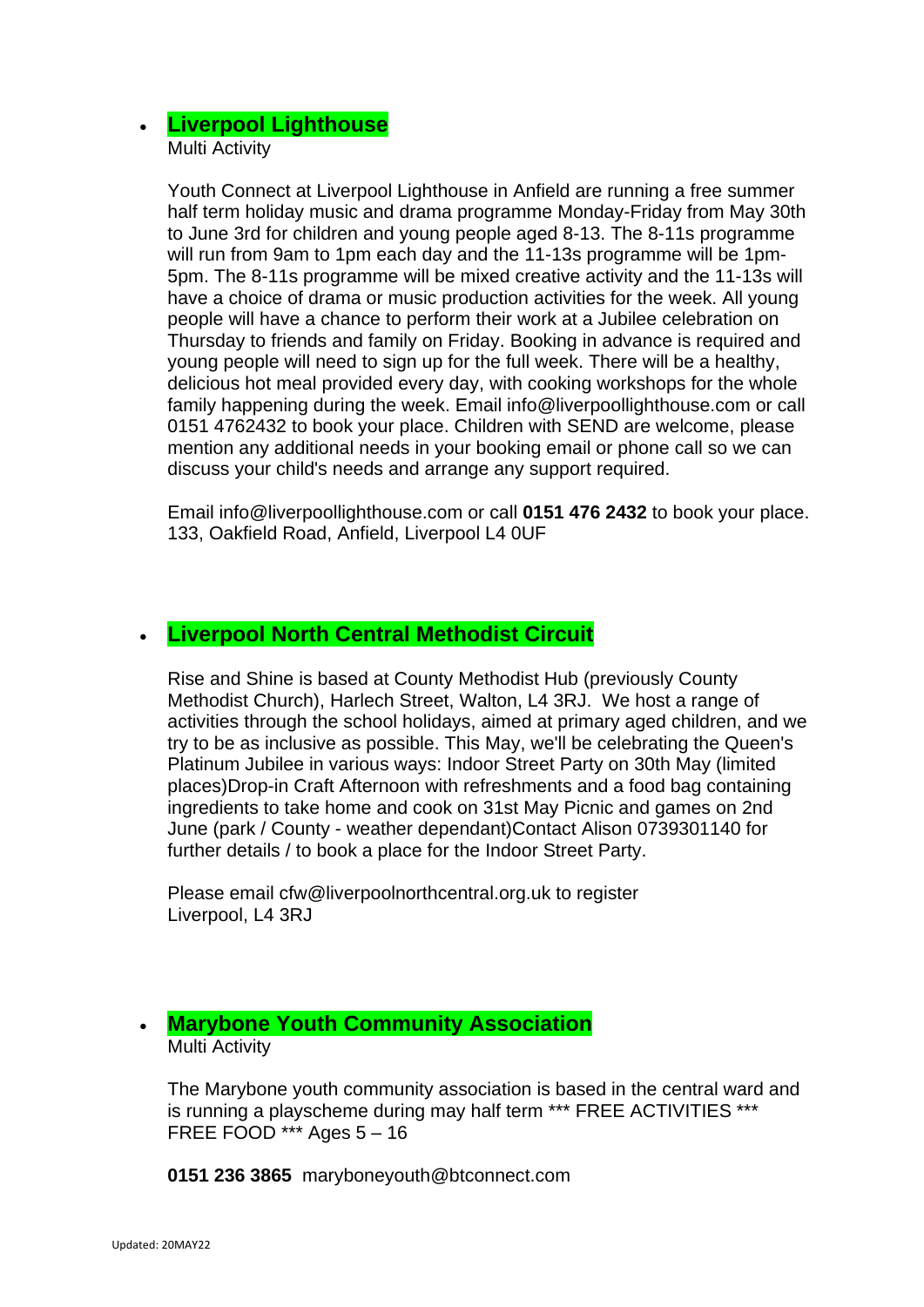Addison Way, L3 2EW

# • **[Merseyside Domestic Violence Service Ltd](https://www.mdvs.org/)**

Multi Activity

MDVS May school break programme will run over five days from 30th May to 3rd June Monday to Friday 10 am to 3 pm. All activities will take place in St James Community Centre Upper Pitt Street L1 5DZ. Children and young people in receipt of free school meals will be supported and children and young people in need will also be included. The programme will consist of sports activities fun and games, face painting, hula hoops, Mr. Silky's football skills, art n craft, and much more. Delicious hot food and snacks will be served each day with fruit and vegetables also on the daily menu. All foods will be served fresh and in accordance with children's dietary and cultural needs. Additional support with housing, legal advice, and signposting is available.

merseysidedvs@ymail.com www.mdvs.org Please call Jacqui on 077809 48890 or Yasmin on 07719 103695 All welcome and we look forward to seeing you all soon.

#### **07780 948890 / 07874 862386**

Events will be held at the St. James Centre, Liverpool, L1 5DZ

### • **[Methodist Centre](https://www.familiesonline.co.uk/local/liverpool/listing/the-methodist-centre-190912)**

Multi Activity provision for 7-13 year olds

The Methodist Centre is a youth and community resource centre delivering youth, play and community activities in the Princes Park area of Liverpool. The primary aim of the centre is to help and support children, young people and families with a specific focus on working with groups who are marginalized and disadvantaged. The centre has been in operation since 1967 and has built a strong trusting relationship with the local community. We deliver after school junior and senior clubs, kids holiday schemes, girls activity sessions, youth advice residentials, youth training and volunteering. Activities include performing arts - Dance, music, performance, sports - football basketball athletics, arts and crafts, cookery and many more fun activities. We also run an Outreach programme which delivers Anti-gun and knife crime projects engaging young people who hang on the streets encouraging participation, mentoring and giving active support to youngsters who are at risk to gangs and youth violence. The outreach programme also includes support for local families, with a specific focus on supporting our members and their families. We offer food parcels for children and families in need of support with the day to day issues of everyday life. Methodist Centre opening times After school youth clubs - 4.30-9pm Tuesday Wednesday, Thursday. Monday and Friday project evenings from 5 -7pm Half term and Holiday clubs opening hrs. - Daytime 11-4pm - evening -6pm-8pm Monday Tuesday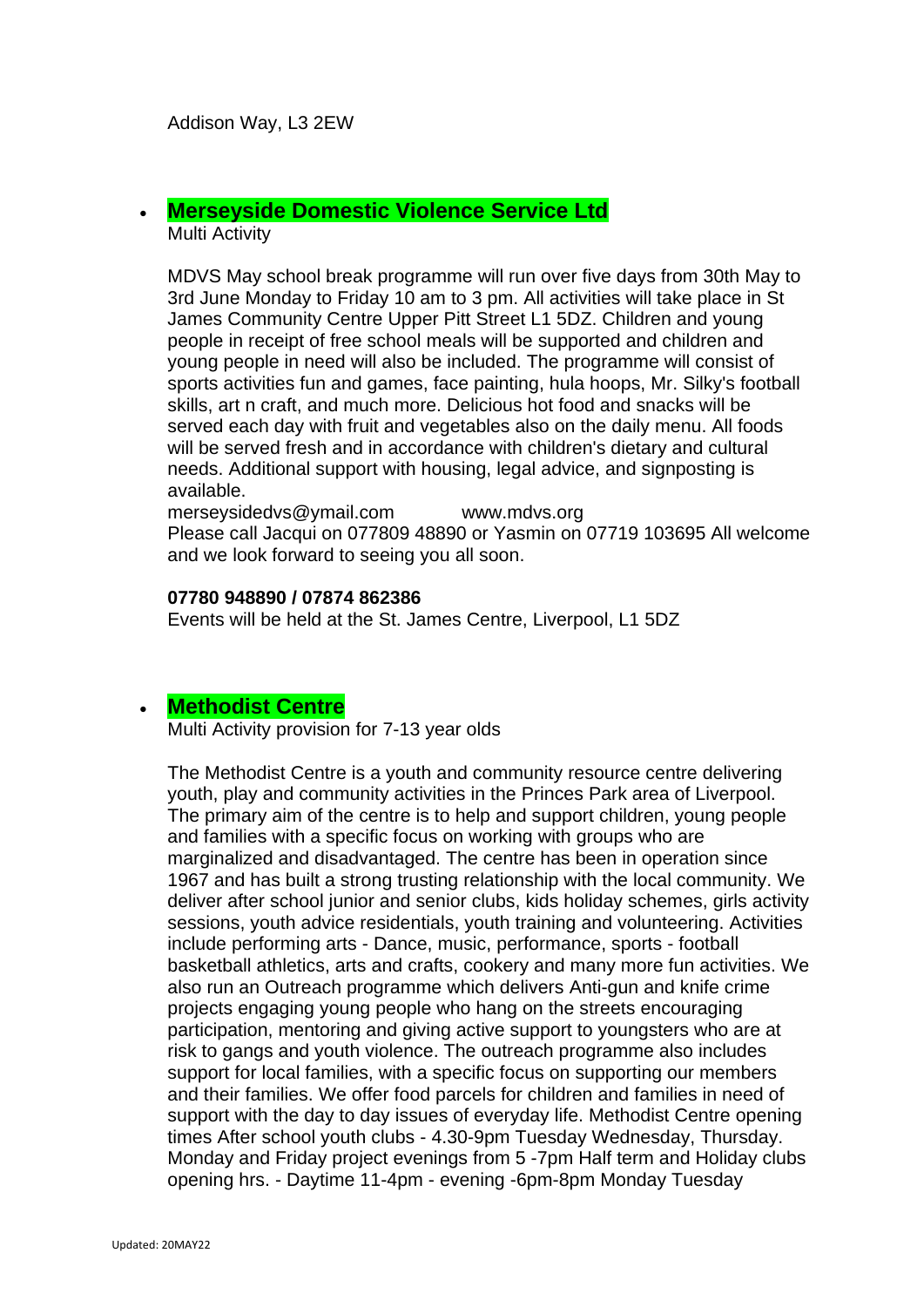Wednesday Thursday and Friday. If you need anymore information or wish to register your child please feel free to drop in meet the staff, everyone welcome!

**0151 727 2035** Beaconsfield Street, L8 2UU

# • **Netherley Youth and Community Initiative**

Netherley youth and community initiative welcomes everyone to join in our may play scheme. we will be offering lots of activities come a long meet new friends whilst having fun! Wide range of indoor and outdoor activities available in all sessions. Open access to every from the ages 8-19 years

Please call **0151 4876421** to register or email sharon@nyci.co.uk Netherley Youth and Community Initiative, Liverpool, L27 8XR

# • **New Beginnings – [Improving Lives CIC](https://www.nbil-community.org/)**

Multi Activity provision

New Beginnings - Improving Lives CIC offers a mix of activities across the city to Children from 5 plus - please contact us to see how we can support your family. If we cannot support you we can help by signposting you to a service that can. www.nbil-community.org info@nbil-community.org Mobile 07521453600

info@nbil-community.org Contact: **07521453600** 63 Rocky Lane, Anfield, L6 4BB

### • **[Norris Green Community Alliance](https://www.facebook.com/NorrisGreenCommunityAlliance/)**

Multi Activity provision for 5 and a half – 12 year olds

Half Term Open access Playscheme running from Scar green Recreation Ground Norris Green Monday to Thursday first week 30 May to 2 June 2020 Second week running 7 June to 10 June 2020 opens 10 and closes 3 pm 5+ to 13 years old. Range of activities from football arts and crafts outdoor games and many more. \*\*\*FREE FOOD AND ACTIVITIES \*\*\*

#### **0151 226 2672**

Norris Green Youth Centre, L11 5AF & Scargreen Recreation Park, L11 3BA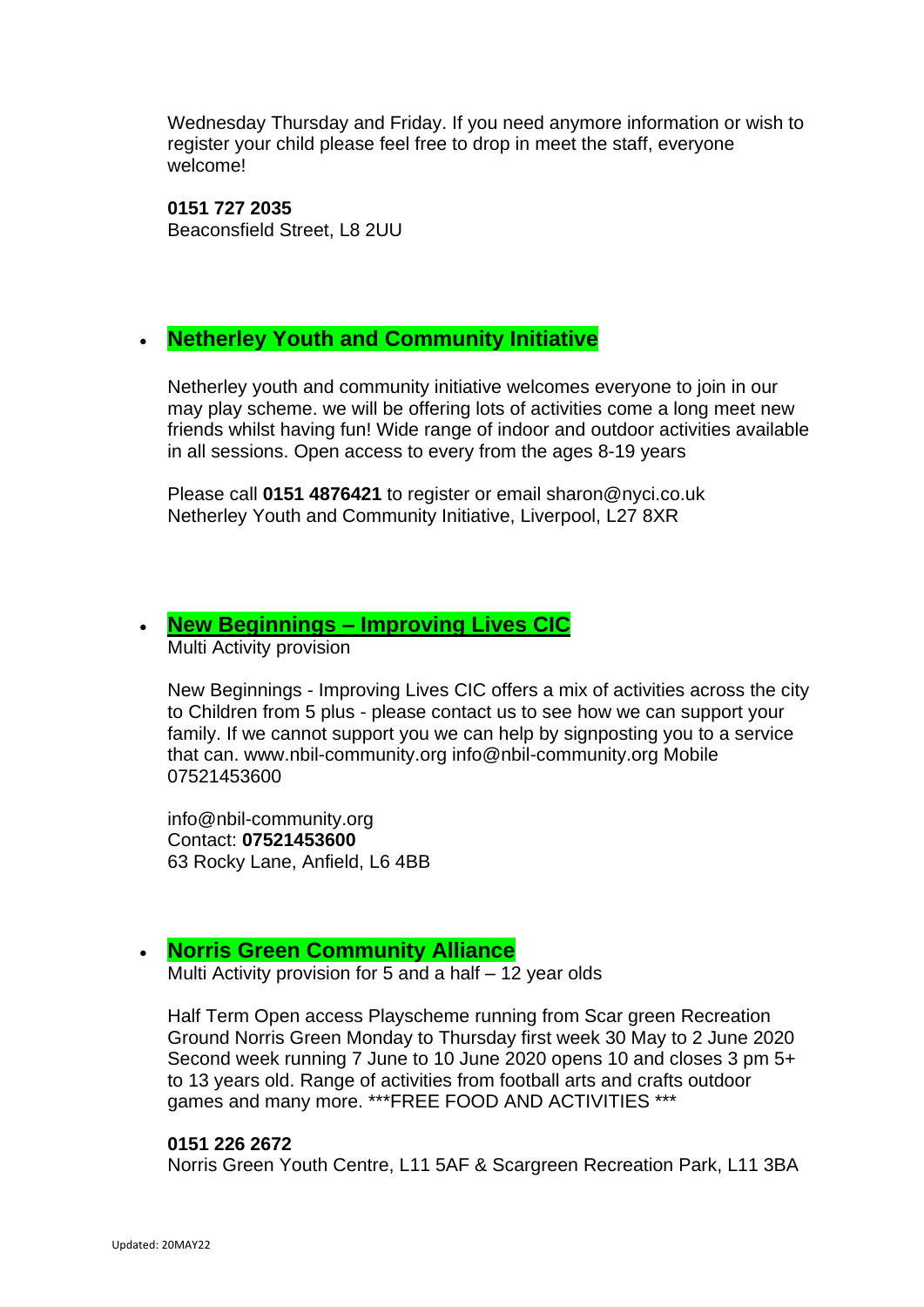### • **[Norris Green Community Alliance](https://www.facebook.com/NorrisGreenCommunityAlliance/)**

Multi Activity provision for 5 and a half – 12 year olds

Norris Green Community Alliance Norris Green are running a half term playscheme 30 May to 2 June 2020 based at Norris Green Youth Centre for 5+ to 12 year olds open access starts 10 am to 3 pm breakfast/Lunch snacks provided. Activities include football dodge ball, arts & craft Jubilee theme, party, dance. cooking gardening face painting many more activities \*\*\*FREE FOOD AND ACTIVITIES \*\*\*

#### **0151 226 2672**

Norris Green Youth Centre, L11 5AF & Scargreen Recreation Park, L11 3BA

### • **[Norris Green Youth Centre Ltd](https://www.facebook.com/norrisgreenyouthcentre/)**

Multi Activity

Norris Green Youth Centre is an open access centre that engages young people in a variety of projects. We encourage the young people's creativity and have lots on offer for them to try. May's programme will include a variety of sports including football, dodgeball, table tennis, circuits. Other projects will be gardening, arts and crafts, bike maintenance and music. Breakfast and lunch will be provided including healthy snacks and drinks. Monday 30th May - Wednesday 1st June. Opening times: 10.00 am - 3.00 pm. Activity and snack packs will be available to take home for the 2 bank holidays to keep the young people entertained. Our email address is Norrisgreenyouth@aol.com

**0151 270 1631** Townsend Road, L11 5AF

### • **North Liverpool Regeneration Company**

Multi Activity provision

\*\*\*FREE FOOD AND ACTIVITIES \*\*\* We hope that the children will be able to join us for a fun packed two weeks during the May half term. We have lots of fun activities planned, to celebrate the Queen's Jubilee, we will be looking at delivering a variety of activities from Multi sports, yoga, relaxation, a day trip out, health eating sessions, history of the Queens Jubilee and much more to keep your children engaged, motivated during the school holidays. North Liverpool Regeneration Company, please email mainoffice@nlrco.com or call 0151-556-9601 for any enquiries.

#### **0151 556 9601**

Bishop Goss Complex, Rose Place, L3 5SD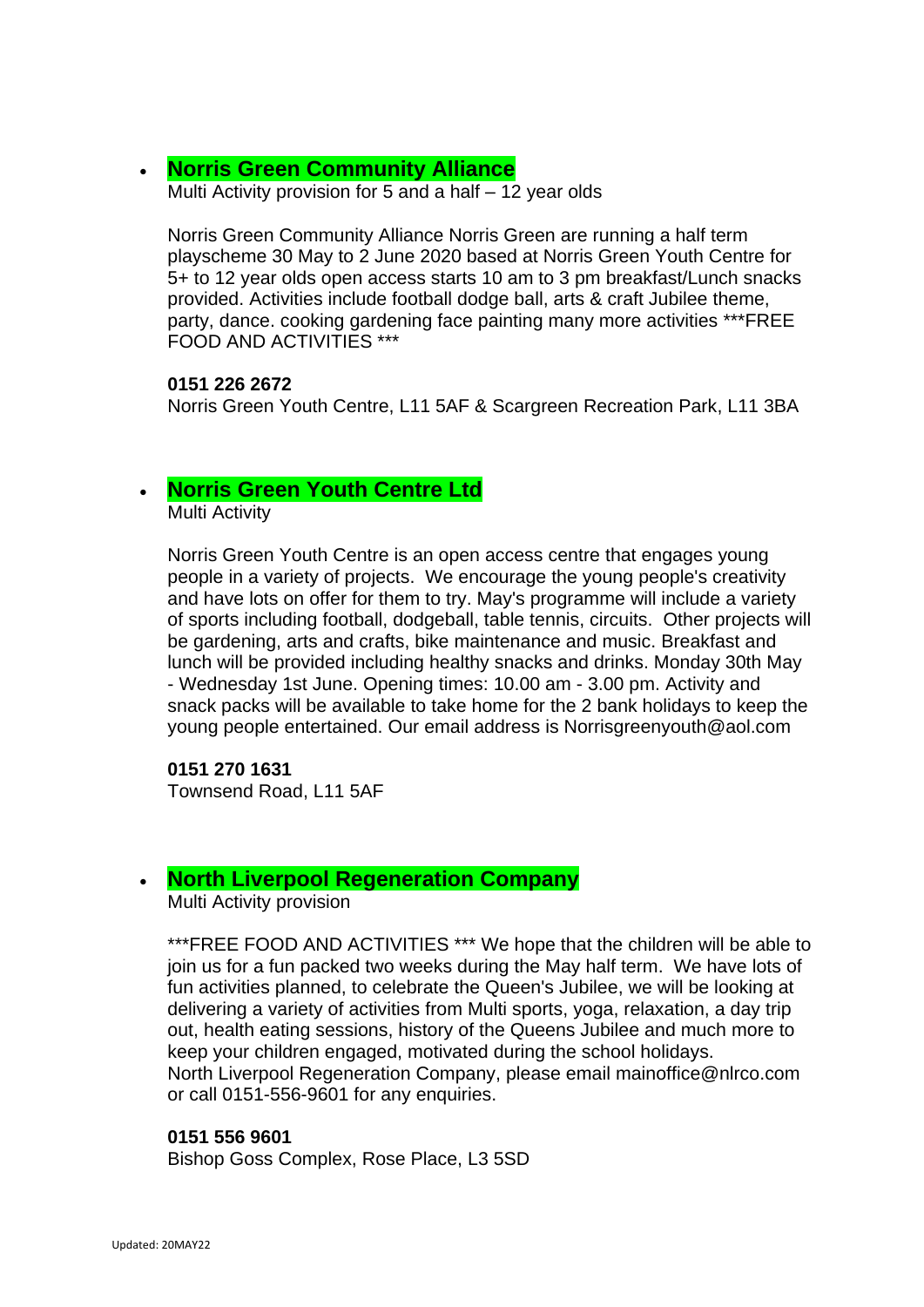### • **[Pagoda Arts](http://pagodaarts.org.uk/)**

Multi Activity provision for 6-15 year olds

Pagoda Culture Club will be open to children and young people aged 6-16, having fun with arts and crafts, find out about stories of Dragons, culture. Book a place: 01512338833. Please state which date you want your child attends also food allergies dietary

**0151 233 8833** Henry Street, L1 5BU

### • **[Playmates at Centre 56](https://www.centre56.org.uk/)**

Multi Activity provision for 5-11 year olds

Centre 56 half term holiday club opens Monday 6th June- Friday 10th June. From 9.30am- 2.30pm. We provide a free healthy breakfast, lunches and snacks. Children can enjoy a range of fun activities such as a jubilee party and fun day plus baking, science, sports and arts and craft activities. We cater for all children including those with SEND, all dietary, religious and cultural requirements are catered for. Only 20 places available each day so please book early. Contact centre 56 on 9151 727 1355

\*Please call **0151 727 1355** to register Rumney Rd, L4 1UB

### • **[Positive Futures North Liverpool](https://www.positivefutures.org.uk/)**

Multi Activity provision for 8-18 year olds

\*\* FREE food and activities during holidays \*\* Multi Activity provision for 8-18 year olds. Our May 2022 Programme has a key focus on Healthy Living which will include - Cooking sessions, Sports sessions, Social enrichment and personal development sessions.

To get involved young people, parents and carers can contact **0151 207 6003**, **07718971063** or ryanh@positivefutures.org.uk

Unit B1, Tetlow Way, L4 4QS

### • **Positive Pathways**

\*\* FREE food and activities during Easter holidays \*\*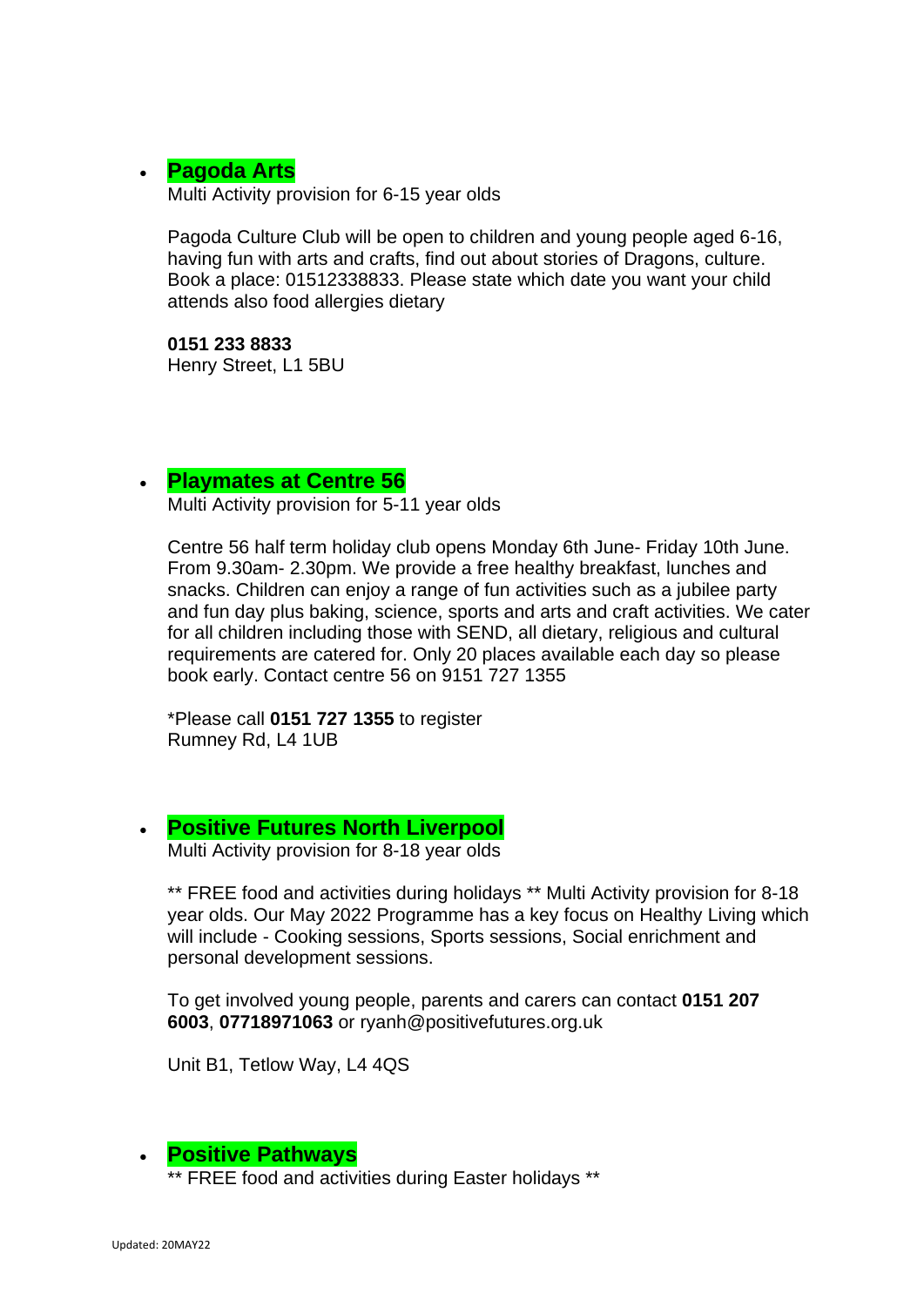Positive Pathways will be providing various session for young people over May School holiday. Our activities will include detached sessions and trips unfortunately no trip places will be offered to young people who we are not already engaging. All sessions are age specific for young people aged between 12yrs- 19yrs. Different ages are allocated to different sessions. Please email **info@positivepathways-nw.com** to register Based in Everton area L5 4TD

### • **[Rice Lane Community Association \(Rice Lane City Farm\)](https://ricelanecityfarm.co.uk/)** Multi Activity

\*\* FREE food and activities during holidays \*\* Rice Lane City Farm will be pleased once again to host school holiday activities and meals during the May half term School holidays 2022. The Farm opens at 10am every day of the year and entry is free. We are a fully accessible site and cater for SEND children. We have challenging volunteers, who help doing special tasks around the site. During this holiday scheme there will be two strands of activities, physical and creative. On our 24acre site there are many ways to explore, see different kinds of nature, both animal and vegetable. We also have a small playground with climbing frame, slide and bridge, suitable for under 10's. During the COVID crisis school holidays, we have served free hot and cold lunches for children free every day. Our team of volunteers cook up a variety of different free hot and cold lunches, something for all tastes and allergies. The physical strand of activities will include skipping, ball games, playing with hoops, treasure trails, collecting leaves and flowers and finding the famous people who are on the Farm permanently! Creative activities will involve painting, drawing chalk pictures, tree bark rubbing and drawing farm scenes. We expect to have a resident story teller, and possible musician who can lead some singing. We have an outdoor, forest school area, which will be in use during the Easter break. There will be a mixture of volunteers and staff running activities, all tuned to look after children safely, and send them home happy and possibly a little tired?

#### **0151 530 1066** Rice Lane City Farm, L9 1AW

### • **[Riverview Development Trust Limited](http://www.gtdt.co.uk/)**

Multi Activity provision for 5-17 year olds

Riverview Development Trust will be providing meals and food bags over the May holiday. We want to hear from you if your children are in receipt of free school meals and if you believe that you will struggle over the holidays. We will be offering a combination of core food ingredients - cereals, bread, pasta, beans etc; hot meals and ingredients for you to cook hot meals at home. We also provide slow cookers to help create simple and nutritious meals. Please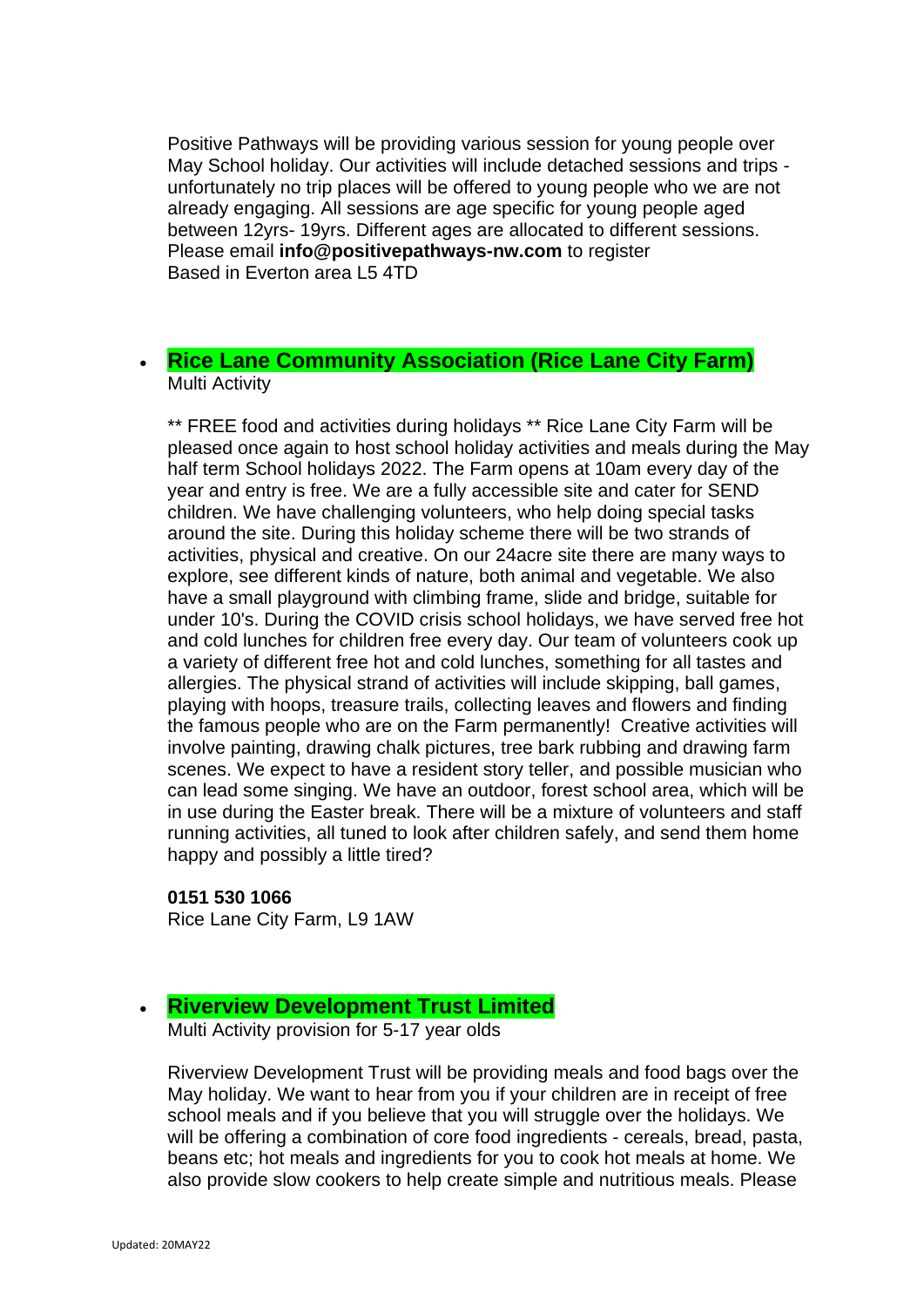speak to our staff if your child has food allergies or intolerances. In addition to food we will also be offering a number of fun activities including trips to Gulliver's World and Ar'Cain's and gardening and lots of sport activities. Numbers will be limited so we will be prioritising children who come to our clubs and receive food. Speak to our staff and youth workers to find out more. May holiday opening hours will be clearly displayed at Riverview Development Trust. Please contact Caroline or Ryan on 0151 734 4925.

**0151 734 4925**

109 Upper Mann Street, L8 6TS

### • **[Rotunda](https://www.therotunda.org.uk/)**

Multi Activity provision for 5-16 year olds

We will be holding 3 days of activities during the May Holidays where we will have organized activities and hot meals for children and young people in our local community, please ring for information on the days and times as they will vary for different age groups.

**0151 207 2176**

107 – 115 Great Mersey Street, L5 2PL

### • **Royal School for the Blind**

We would like to announce that we are running the Whit Holiday Play Scheme this year. The dates are Monday 30th May - Wednesday 1st June, the day will run from 9am - 3pm. We have various activities running over the three days, all of them I am happy to report will be FUN! We will be swimming, art and crafts, soft play etc. We will again have a fun day trip out; the details will be shared closer to the time.

**0151 733 1012** kaie.samoilov@rsblind.co.uk Royal School for the Blind, Liverpool, L15 6TQ

# • **[SOLA ARTS](http://solaarts.org/)**

Multi Activity provision for families and children

We will be delivering a week-long experience of fun and creative, local exploring and community connection for families from the refugee and wider communities. The sessions are closed however we may have some spaces available for referral into the programme. Spaces are open for families seeking asylum and families with leave to remain or who are from migrant communities. Enquiries can be made to adele@solaarts.org

**0151 726 8440** adele@solaarts.org Rm 19, Toxteth Town Hall, 15 High Park Street, L8 8DX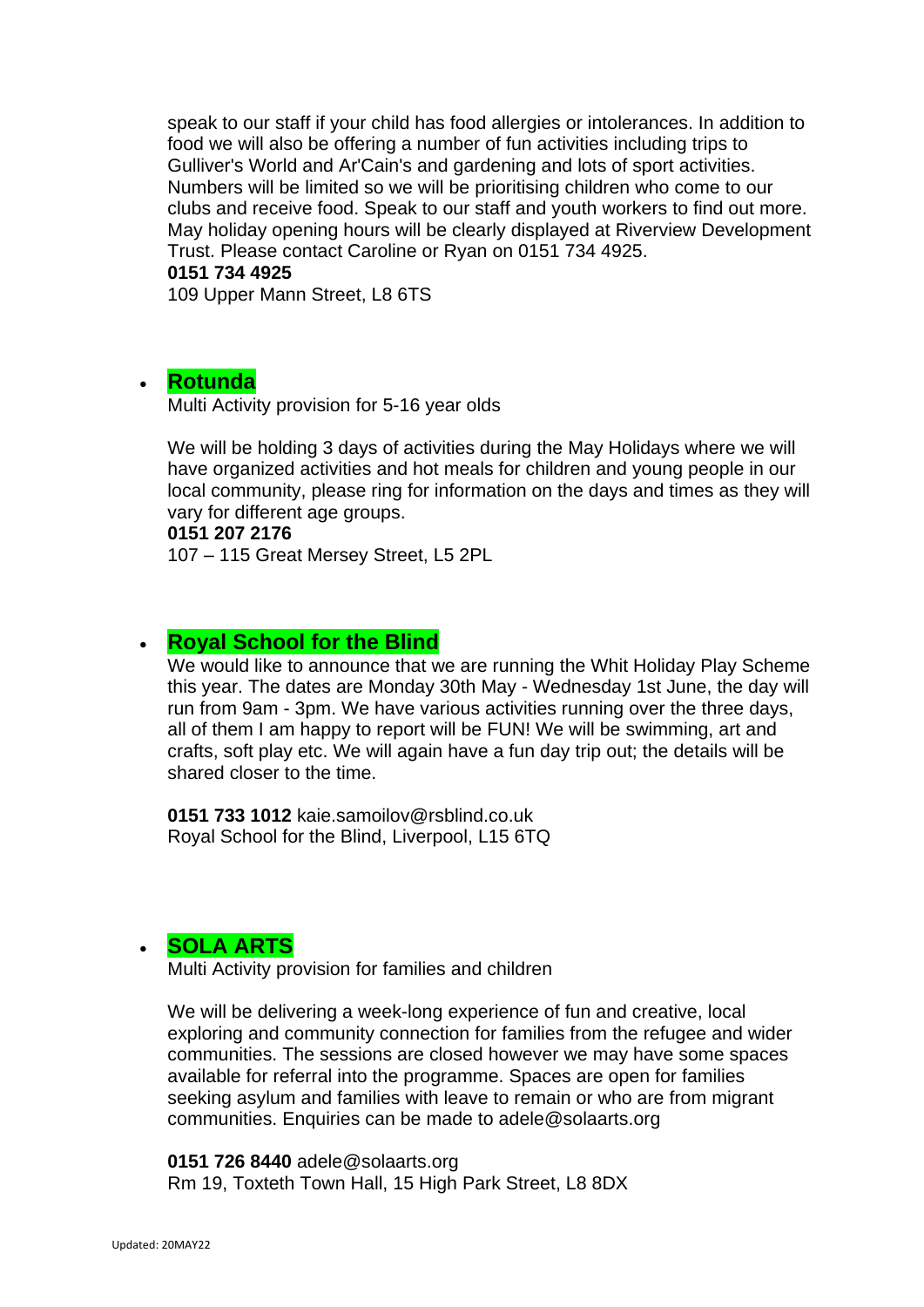### • **Sparrowhall Tenants & Residents Association**

\*\* FREE food and activities during holidays \*\* Sparrowhall TRA is running a half term playscheme from the Russell Community rooms (next to St Philomena' Church) Tuesday 31 May to 10 June 2022 open access, breakfast and lunch provided a range of activities include football, outside games various arts & craft celebrating the Queens Platinum Jubilee please phone for more information 0151 226 2672

Please call **0151 226 2672** to register Sparrowhall Road, Liverpool, L9 6BU

### • **[Speke Adventure Playground](http://www.spekeadventure.co.uk/)**

Multi Activity provision for 0-16 year olds

\*\* FREE food and activities during holidays \*\* Come along and have fun at our May Half Term play scheme. We will be open 12.00-6.00pm Monday, Tuesday and Wednesday. WEDNESDAY will be our mini Jubilee celebration, and we will have inflatables, entertainment and more activities. Thursday, Friday (Bank Holiday) and Saturday we will be open 12.00-4.00pm. There will be a daily offering of a free meal and snack, arts and crafts, sports and more fun activities everyday. We are an open access provision for ages 0-16. Children and young people must be registered at our Centre. You can find out regular updates by following us on our Facebook Page 'Speke AdventurePlayground' or call us on 0151 538 3096.

**0151 538 3096** Conleach Road, L24 0TR

### • **[Speke Adventure Playground](http://www.spekeadventure.co.uk/) – Satellite Centres**

Multi Activity provision for 0-16 year olds

\*\* FREE food and activities during Easter holidays \*\* Our Satellite Centres in East (St Ambrose) and West Speke (All Saints) will offer activities over the May Half term. All children and young people must be registered at our Centre. You can find out regular updates by following us on our Facebook Page 'Speke Adventure Playground' or call us on 0151 538 3096.

### **0151 538 3096**

Conleach Road, L24 0TR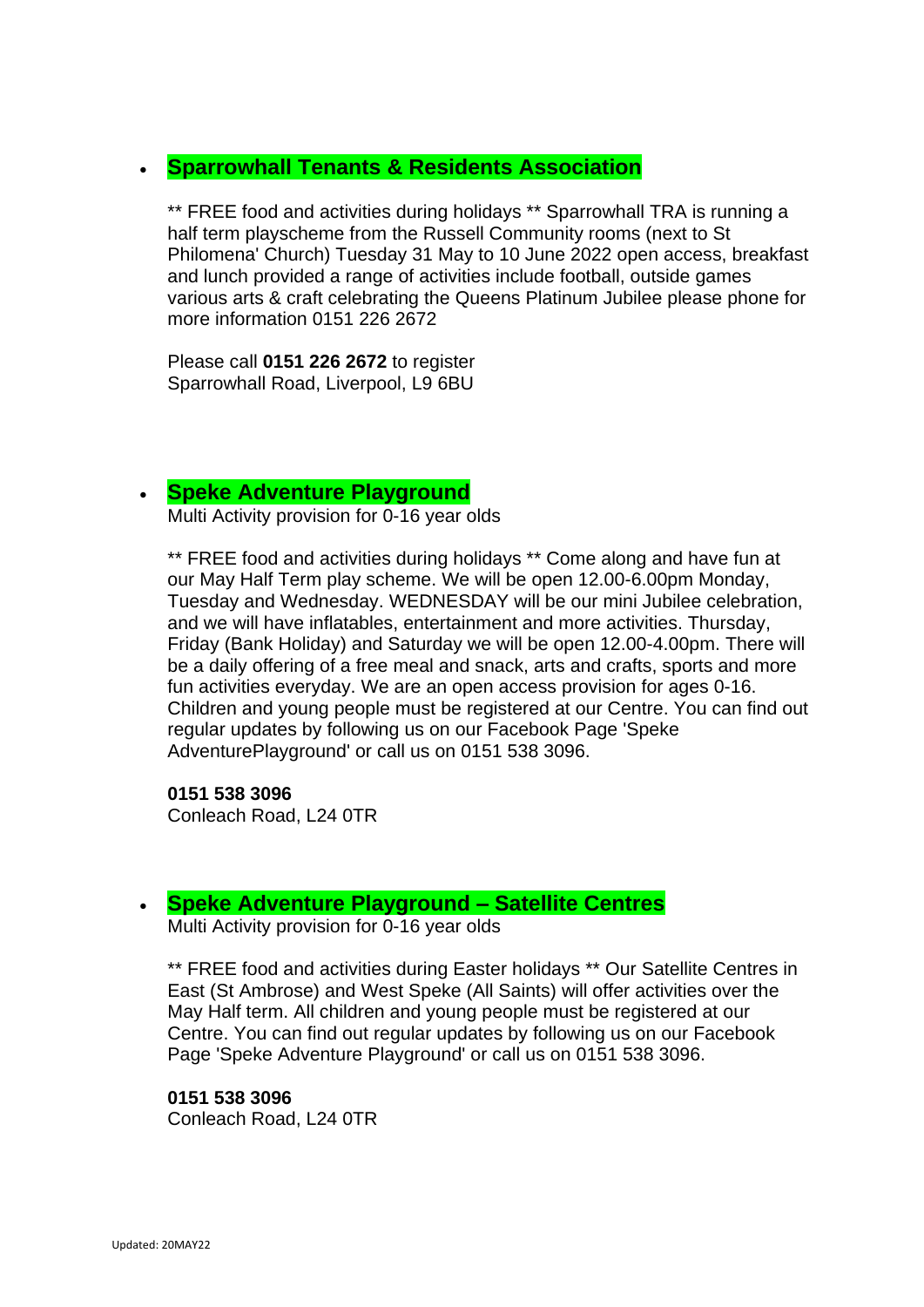# • **Sports Alive North West**

Sports Alive Northwest are a youth and community charity organisation providing a number of different sporting activities with arts and crafts for all ages from 5 years, across the Northwest. Sports Alive (Widening Horizons Programme) Morning Sessions - Arts, Craft and Education which over 3 days will have a different activity or trip Afternoon Session - Sports Activities Trip 1 to Greenacres Farm Trip to Ninja Warrior Monday 11am - 3pm Tuesday 11am - 3 pm Wednesday 11am - 3pm Sports Alive Northwest 0151 673 1401info@sports-alive.org

Please call **07739 462773** to register or email info@sports-alive.org Adlam Park Activity Centre, Liverpool L10 1LQ

### • **[St Cyril's Children & Youth Project](https://www.facebook.com/sccypkids)**

Multi Activity open access provision for 6 years +

St Cyril's Children and Youth Project are an open access play scheme and can not be held responsible for children who are not on site. During the whit half term We will be open 12 - 4.pm Monday, Tuesday, Wednesday and Friday with various activities for all children aged 6+ to attend. If not registered call in and complete a form for your child 84 Southbrook Road, Liverpool L27 1YW. Adults cannot stay during play scheme hours. A meal will be provided to all children. We will meet SENCO needs when it is possible for us to do so. We are also holding a community day on Saturday 4th June to celebrate the Queens Platinum Jubilee where all registered children can attend and adults can come along with unregistered children. This event is for all ages. Contact no for any enquiries - Alma Howarth 07863556690

**0151 488 6405** 84 Southbrook Road, L27 1YW

# • **Strive Education CIC**

Sports provision for 5-16 year olds

\*\*\* FREE Activities and food \*\*\* STRIVE aims to provide a variety of fun engaging sport and wellbeing activities to those that attend in a safe and relaxed environment.

To book a place, email anthony@striveeducation.org.uk or alternatively call **07377851121**

Croxteth based, Liverpool, L11 0BS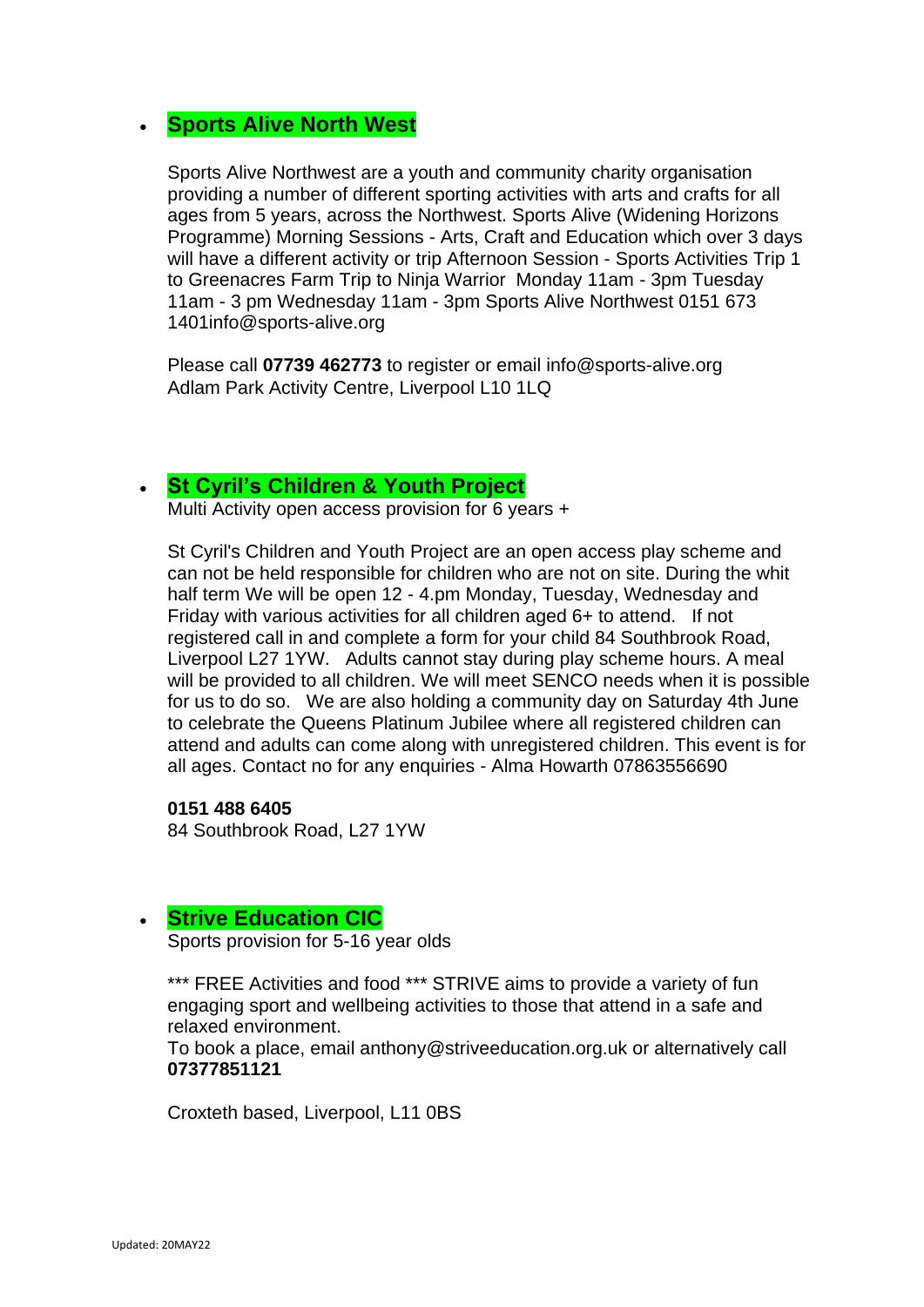# • **Strkr Sports**

Come and Join us for a special 4 days of Arts Crafts, Sports, Team Building and Healthy Eating. Our programs aim is to deliver the best possible experience for the children in the community. Contact us now to book in Ellis@strkrsports.co.uk Based in Old Swan, L13 5UQ

**07501396426** Ellis@strkrsports.co.uk 148 Derby Lane, Liverpool L13 3UE

### • **[Superstars Holiday Club Limited](http://www.littlesuperstars.co.uk/)**

Multi Activity provision for 5-12 year olds

\*\*\*FREE activities and food \*\*\* Superstars Holiday Club Limited 01925 555859 info@littlesuperstars.co.uk Providing free food and Multi Sports, Football, or Dance at St Edwards College at L12 from 9-3 from Monday 30 May until Wed 1 June

#### **01925 555859**

Please book using the following link https://superstars.class4kids.co.uk/camp/428 or for more information call 01925 555859 or email info@littlesuperstars.co.uk St Edwards College, North Road, L12 1LF

### • **Target Football**

\*\*\*FREE activities and food \*\*\* Target Football CIC will be providing 25 FREE places at our Holiday Camp in May. The camp will include free sports such as football, table tennis and games. Each child will also receive free breakfast and lunch each day. To book your place please email targetfootball@hotmail.co.uk

Please call **07896236556** to register or email targetfootball@hotmail.co.uk

### • **The Bill Shankly Academy**

\*\*\*FREE food and activities \*\*\* The Bill Shankly Academy CIC has been working in local communities for many years providing sports and education for young people. Our holiday camps are inclusive for all abilities, gender and race and provides fun, quality and inclusive sessions for all. Our May Half Term programme will consist of Multi-Sports, Football and Arts and Crafts with all participants receiving a participation medal and free lunch for those who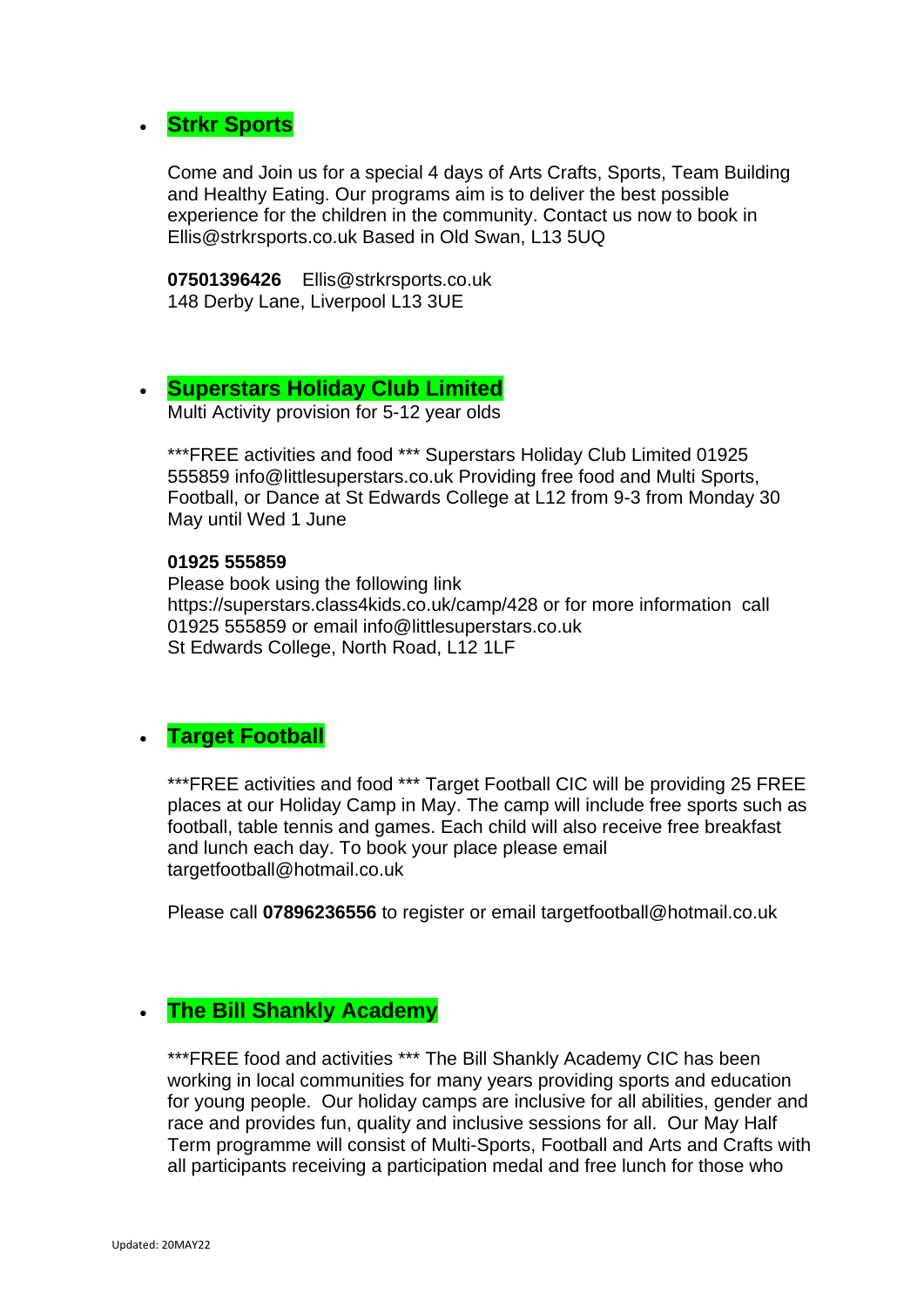are entitled to free school meals. To register please contact Hugh Shacklock on 07521517084 or Kyle Hayes on 07899885333. Alternatively, you can email hshacklock@nexgenacademy.org.uk or message our Instagram page The Bill Shankly Academy.

Please call or email to register **07521517084 / 0151 347 8867** hshacklock@nexgenacademy.org.uk Liverpool, L14 9BA

### • **The Black-E**

Multi activities for 5 – 16 year olds

\*\*\*FREE food and activities during holidays for 5 - 16 year olds \*\*\* Dear Parents, Carers and Children, The Black-E is really excited to be welcoming everyone back to another successful Arts Play Scheme. The Black-E will be offering free Arts and Craft, Circus Skills workshops, Photography & Video, Making a Food podcast and Creative Play - something for everyone. Together with great free food and snacks! Registration Opens on 16 May 2022. Have fun and get involved - a chance to meet friends, try new things and get active. Our May 2022 Half Term Play Activities will start on 30th May and finish 2 June 2022 between 11.00 am to 4.00 pm.

**0151 709 5109** staff@theblack-e.co.uk 1 Great George Street, Liverpool, L1 5EW

# • **[The Greenhouse Multi-Cultural](https://www.greenhouseproject.org.uk/) Play and Arts Project**

Multi Activity provision for 5-12 year olds

The Greenhouse Project Playdays - Half term HOLIDAY FUN for local children. Our Outstanding Ofsted registered play provision has so many exciting new activities planned for this half term holiday, our qualified staff can't wait to share them; forest school nature-based learning, den building, campfire cooking and woodwork; co-operative and competitive games, sports, cook & eat sessions, creative learning, performing arts and loads of arts and crafts activities. We will provide a healthy snack in each session and we will give extra support to children in helping them to make new friends and choose their own self-directed play activities.10am-1.30pm and 2pm-5.30pm each day Monday 30th May to Wednesday 1st June 2022 email Pat@greenhouseproject.org.uk for information about bookings

#### **0151 726 8099**

Tiber Site, Lodge Lane, L8 0TP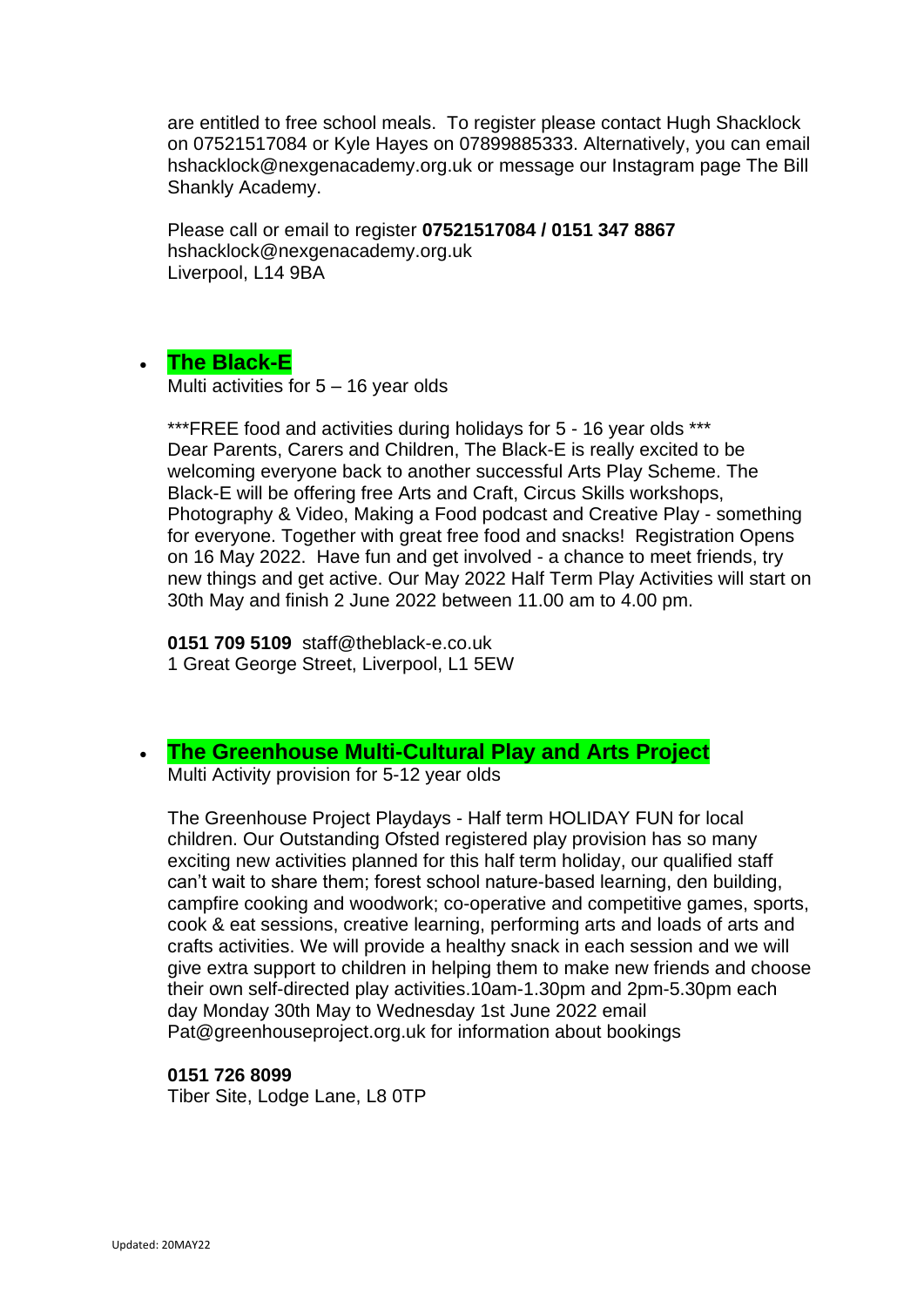### • **[The Inclusion Network CIC](https://theinclusionnetwork.uk/)**

Multi Activity provision for 8-16 year olds

We offer friendly and efficient youth provision based at Northfield Community Centre, Bootle, L20 0BZ. Our staff are excellent at providing an environment that young people thrive in, feel safe in, and have a fun time in. All children will be fed with healthy food and snacks and will come home to you full and content. We have many young people with SEND, however, those needs must be discussed with us before your child is sent in to engage with us.

For more information email tinbookings@outlook.com

#### **07502 395442**

Northfield Community Centre, King Avenue, L20 0BZ

### • **The Inclusive Hub CIC**

The Inclusive Hub CIC (The Hub) is a community-based, not-for-profit social enterprise based in the heart of Kirkdale. We provide children's holiday activities, exercise and motivational activities for children with learning difficulties and physical disabilities, motivational activities for vulnerable women, counselling service for men in need, social prescribing activities for children and adults who are deaf and/or have Down's Syndrome. Our May programme will run on Monday 30th, Tuesday 31st of May, Wednesday 1st, Thursday 2nd of June from 10am to 2pm and will include both indoor and outdoor activities including sports coaching and sports games (e.g. basketball, football, cycling, boxing,) along with environmental activities, arts, crafts and games for those children not wishing to participate in sports. Breakfast and lunch will be provided each day, offering healthy meals such as soup/scouse/curry/pasta, ham, cheese or tuna sandwiches and fruit and we will cater for dietary and cultural requirements as requested. We are able to support children with a range of SEND and additional needs (please contact us to discuss support needs).

Please email or call to register info@rotundainclusivehub.co.uk **07375321008** Based in Kirkdale Community Centre, 238A Stanley Road, Liverpool L5 7QP

### • **The New Belve Youth and Community Centre**

\*\*\* FREE FOOD AND ACTIVITIES \*\*\* for children and young people aged 5 -16 year olds

The Belve is able to provide local children with a safe environment to be able to socialise and play over the May Half Term. We do and have catered for SEND children. Our opening days will be Mon 30th, Tues 31, Weds 1st June from 3pm - 6pm. The children will be provided with a free hot meal and healthy snacks and juices.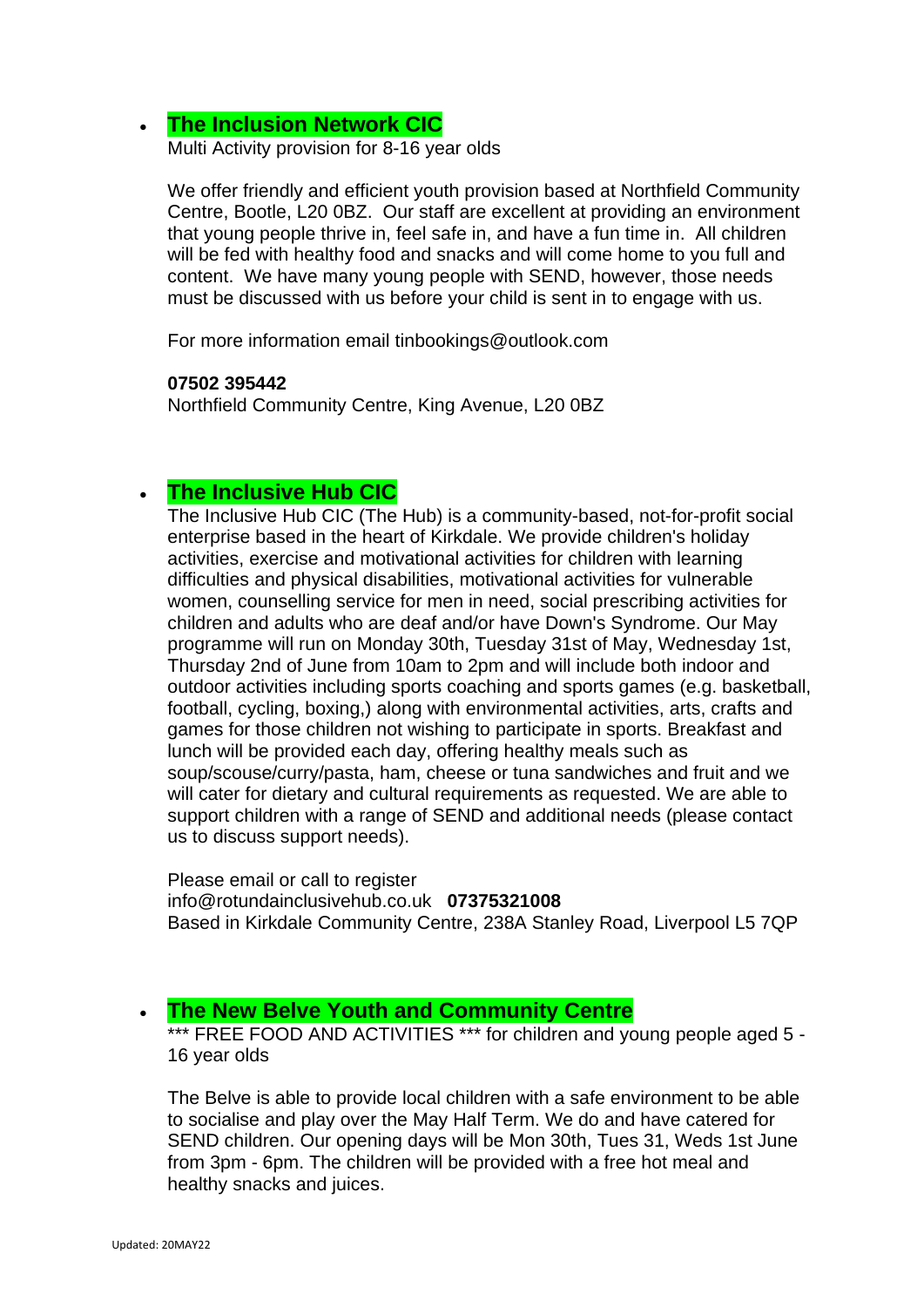Please call **0151 726 8155** to register or email info@thebelve.co.uk

89-91 Miles Street, Liverpool, L8 4PX

### • **[The Opening Doors Project](https://openingdoorsproject.org.uk/)** Multi Activity

The Opening Doors Play-scheme is friendly and offers a structured timetable of activities which promote fun, education and mindfulness. Each day we incorporate mindful crafts, physical activity and fun. The play scheme caters for SEN and is a safe space. To book a place on the play scheme please email:contactus@openingdoorsproject.org.uk, we will send a booking form to you. The play scheme operates Mon-Thurs - 9:30-2:30pm www.openingdoorsproject.org.uk

**07557335188** theopeningdoorscharity@outlook.com St Nathaniel's Church, Fazakerley Road, L9 2AJ

### • **The Quantum Centre**

The Quantum Centre based in Fazakerley, offers a wide range of Health & Wellbeing for the whole family. The Centre is a place of learning and evolving. It oozes heart and soul in all we represent and is known as 'the Peoples Place'. Our Children who come never want to go home. They come to their 'safe space' make friends, engage in things out of their comfort zone and are made to feel like part of a family. We fully deliver and engage with all things equality and diverse. We are mindful when a SEN child needs that extra bit of support and encouragement and succeed in all we do.

Please call **07932 728084** to register Liverpool, L9 7AN

# • **The Rhys Jones Foundation**

\*\*\* FREE food and activities \*\*\* We at the Rhys Jones foundation offer fully inclusive programme from the ages of 4-16 years of age. Priority will be given to those on free school meals and low income families We include all children able minded/bodied and SEND children

Please call **0151 548 1945** or **07921 663447** to register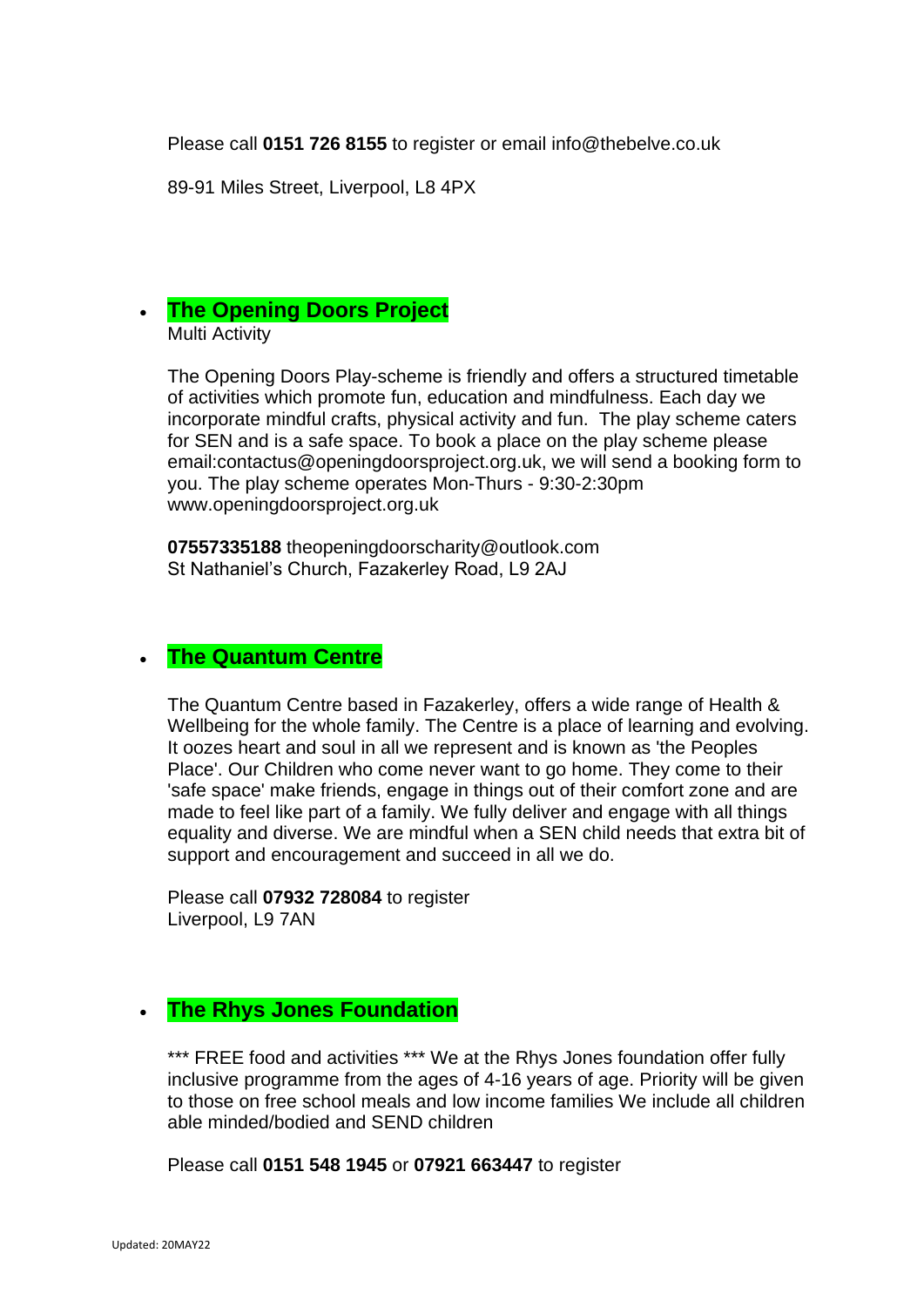### • **[The Somali Women's Group](https://swg.org.uk/)**

Multi Activity provision for 5-12 year olds

The Somali Women's Groups' May Half Term Playscheme provides free open access childcare provision and meals for children aged 5yrs+ from the local area. Priority will be given to families who have children in receipt of free school meals.

For more information or to book please email somaliwomensgroupliverpool@gmail.com or call **07415097766** 171 Lodge Lane, L8 0QQ (activities will take place at various locations)

# • **[The Unity Community Association](https://www.facebook.com/Unity-Community-Association-1397400053833036/)**

Multi Activity

The Unity 49 Dove Street 0151 709 5153 FB & INSTA unitytoxteth Free to access every day of the school holidays for children 7-19yrs 12pm -9pm free tasty home cooked cultural food available for free all day every day. All welcome DM for details

**0151 709 5153** 49 Dove Street, L8 0TU

### • **[Time Matters](https://www.timemattersuk.com/)**

Multi Activity Provision for 5-18 year olds

We are an organisation that is specifically for children impacted by parental imprisonment. Any child with a parent in prison from Liverpool who is registered with us is welcome to join our group activities. www.timemattersuk.com

Please email **info@timemattersuk.com** to register or for more information 54 St James Street, Liverpool, L1 0AB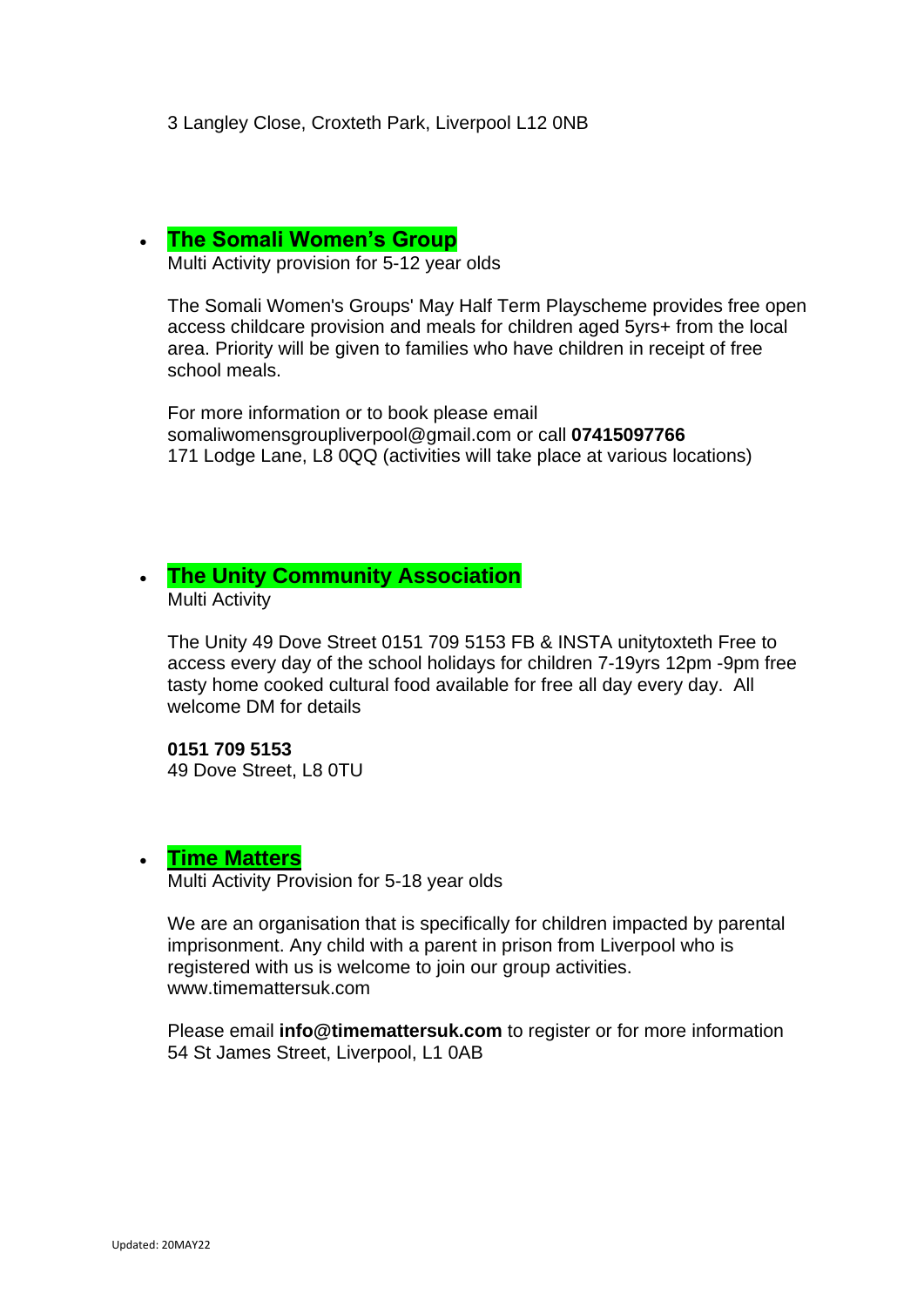# • **Valley Community Theatre**

Valley Community Theatre will be providing Free Fun Arts Sessions in a Real Working Theatre and studios with a Free Hot Meal each day, drinks, snacks and a Take-Home Breakfast Bag over the May holidays. Young people 8- 16yrs are invited to join our sessions in Drama, Dance, Singing, Music and Art. No experience necessary, just have fun! Free places in our youth theatre will also be offered to all who join us. When? On 30th and 31st May and the 1st and 2nd June 2022 from 11.00am to 3.00pm at Valley Community Theatre, Childwall Valley Road, Netherley. Please contact Martin Ball on 07746697263 if you would like to book a place or would like further information. Our scheme is fully inclusive and welcomes SEND children

Please contact Martin Ball on **07746697263** if you would like to book a place or would like further information. Our scheme is fully inclusive and welcomes SEND children.

Valley Community Theatre, Childwall Valley Road, Netherley, L27 3YA

### • **Vauxhall Neighbourhood Council**

Multi Activity

At Vauxhall Neighbourhood Council (VNC) which is located just between Scotland Road and Vauxhall Road the L5 Area. Our programme will be open Monday 30 May to Wednesday 1st June 11am till 3pm Parent/carer must stay with child so SEND children can be catered for. The Programme is free hot food and snacks and drinks provided throughout the day. Example of activities arts and crafts, yoga, sports coaching, pamper sessions. Contact Pauline Connolly for more information pconnolly@vnc.org.uk mobile 07751768927

#### **0151 207 5668**

Vauxhall Millennium Centre, Silvester Street, L5 8SE

### • **Vintage Playroom CIC**

This May half term, Vintage Playroom CIC, will be providing the kid's club filled with creativity. During 3 days children will enjoy drama classes, performing arts, imaginative play and dress up, arts and crafts projects, nature themed activities inspired by forest school approach. We love party games and everyone gets involved! We are taking part in HAF Holiday Activities and Food Programme supported by MPAC (Mersey Play Action Council). This means we are able to offer FREE spaces for children who are on benefitrelated free school meals. Includes free breakfast, lunch and snacks. Groups of up to 20 children. We also have a few spaces for children who do not meet the eligibility criteria and a daily fee is £25. Monday 30th May, Tuesday 31st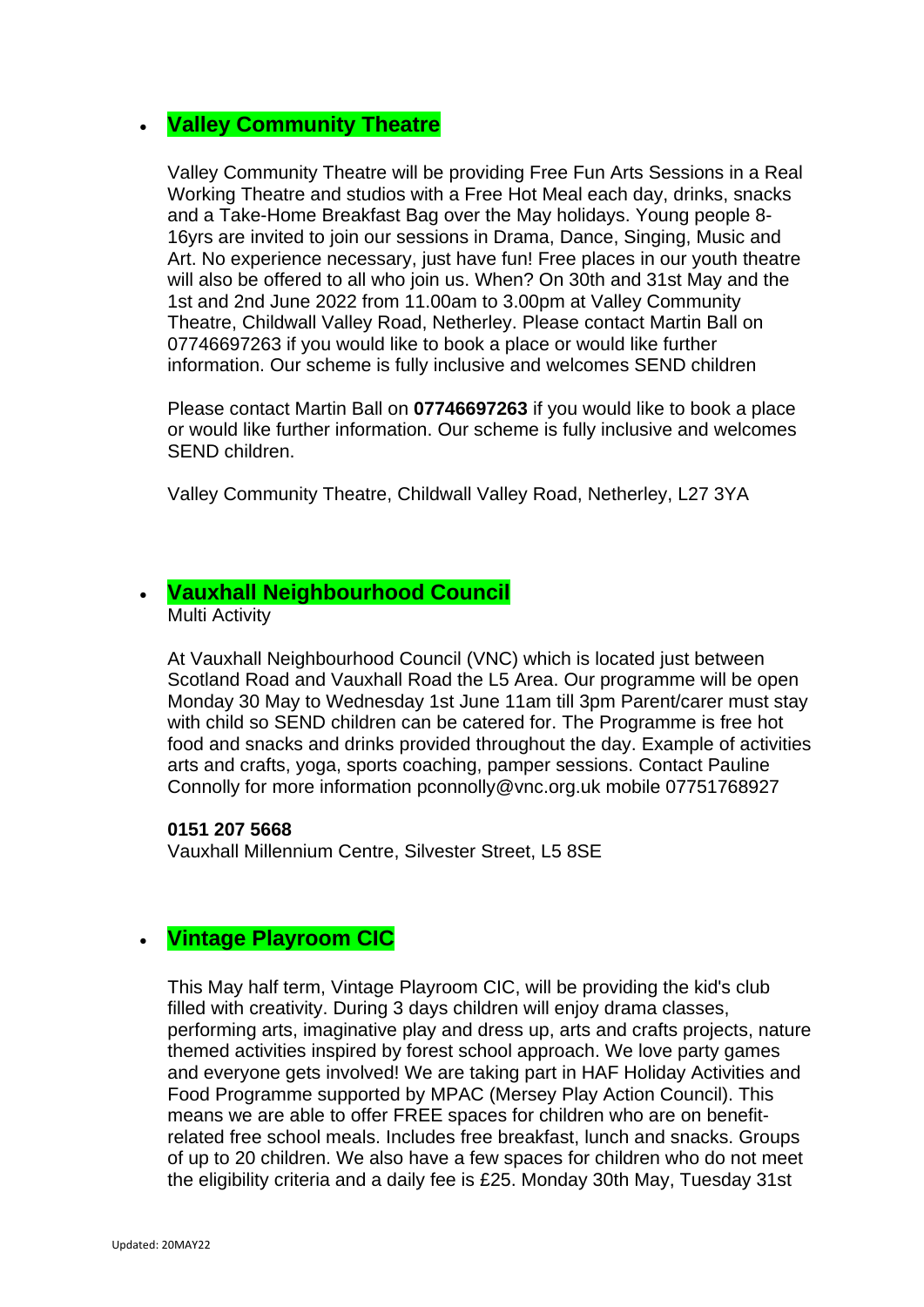May and Wednesday 1st June 9am- 4pm To book please use https://bookwhen.com/vintageplayroom or email parties@vintageplayroom.co.uk

To book please email **parties@vintageplayroom.co.uk** www.vintageplayroom.co.uk Facebook @vintageplayroomliverpool Venue Belvedere Academy, 17 Belvidere Road, Princes Park, Liverpool, L8 3TF

### • **[Walton Youth and Community Project](http://www.waltonyouthproject.co.uk/)**

Multi Activity provision for 8-18 year olds

WYCP May holiday programme will offer a range of fun and inclusive activities for ages 8-19 years to get involved with, from Monday 30th- Thursday 2nd June. No need to book onto sessions, but you can pre-register any attendees on our Coacha membership platform using the link on our website www.wycp.uk/registration. Details of session times can be found on our website and social media pages.

If you have a query, you should contact the office on 0151 521 2839 or email contact@wycp.uk Website: www.wycp.uk

Instagram:@waltonyouthandcommunityproject Facebook: Walton Youth and Community project Twitter: @WaltonYP

### **0151 521 2839**

67-69 City Road, L4 5UN

### • **[West Everton Community Council](http://www.westevertoncc.co.uk/)**

Multi Activity provision for 5-12 year olds

West Everton Community Council has been supporting their community since 1969. We are a resident led community organisation that works to ensure residents have a voice at all levels in identifying and responding to issues that affect the West Everton Community. Based on the principle that 'Nothing about us, without us, is for us, WECC works collaboratively with those who encourage and support community led ideas, solutions and projects. We have run many play schemes over the years and hope that this May/June will be a time to enjoy friendships, be busy with activities, get lots of exercise and healthy food. We aim to help our young people learn about nutritious food and keeping down the cost of food. Our opening times during half term are Tuesday May 31st - Friday June 3rd. The Playscheme runs from 10am to 4 pm. We welcome 5-12 year olds, though older ones might enjoy it too. We welcome any children if we can safely meet their needs. Please be Covid 19 aware and use the hand sanitiser supplied. Have Fun! Contact jodie@westevertoncc.co.uk

To register for activities or for more information please call **0151 282 0303**